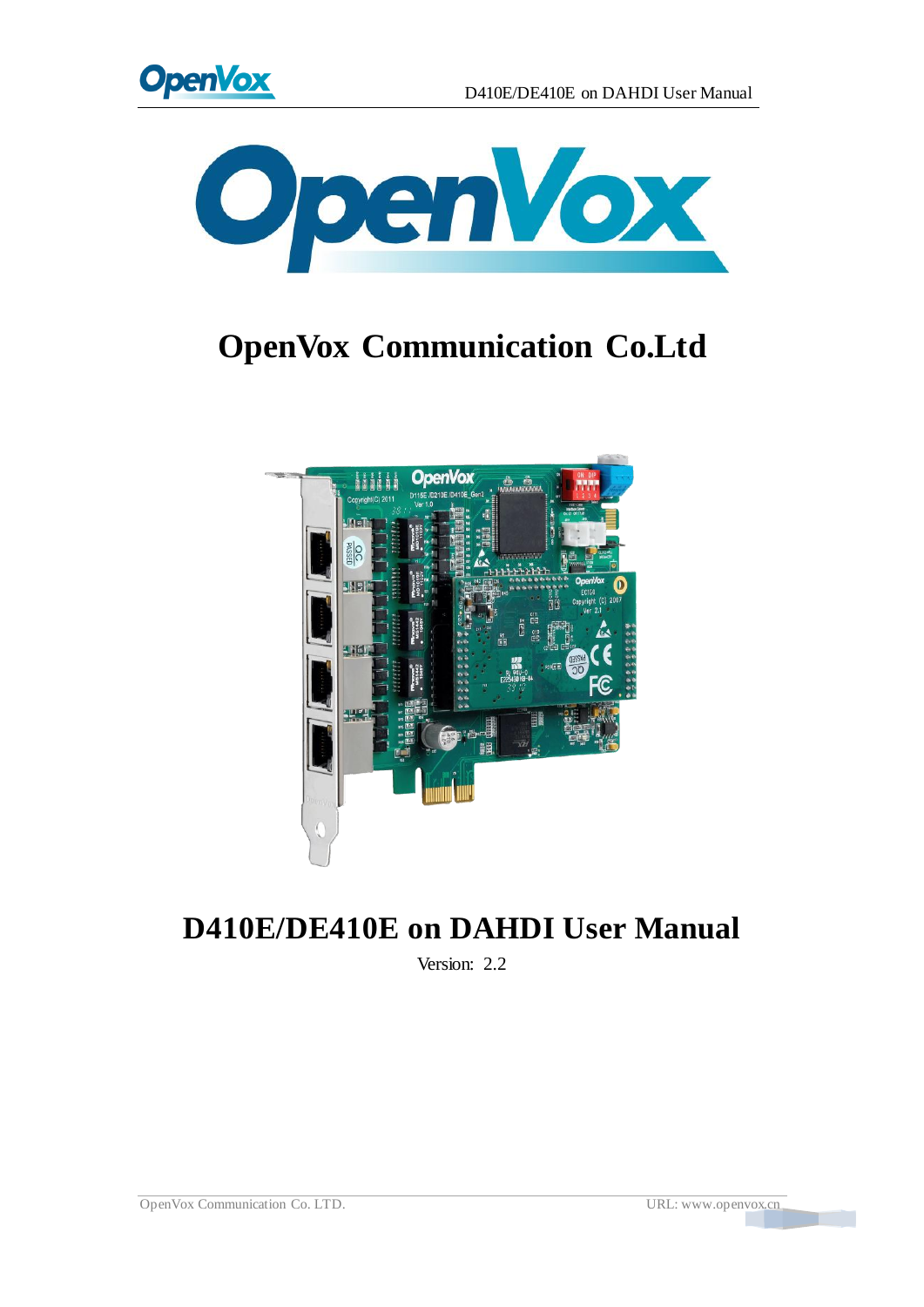



# **OpenVox Communication Co.Ltd**

*OpenVox-Best Cost Effective Asterisk Cards*

Address: F/3, Building No.127, Jindi Industrial Zone, Shazui Road, Futian District, Shenzhen, Guangdong 518048, China Tel:+86-755-82535461, 82535095, 82535362, Fax:+86-755-83823074 Business Contact: sales@openvox.com.cn Technical Support[: support@openvox.com.cn](mailto:support@openvox.com.cn)

> Business Hours: 09:00-18:00(GMT+8) from Monday to Friday URL: www.openvox.cn

*Thank You for Choosing OpenVox Products!*

OpenVox Communication Co. LTD. URL: www.openvox.cn 1

 $\frac{1}{\sqrt{2}}$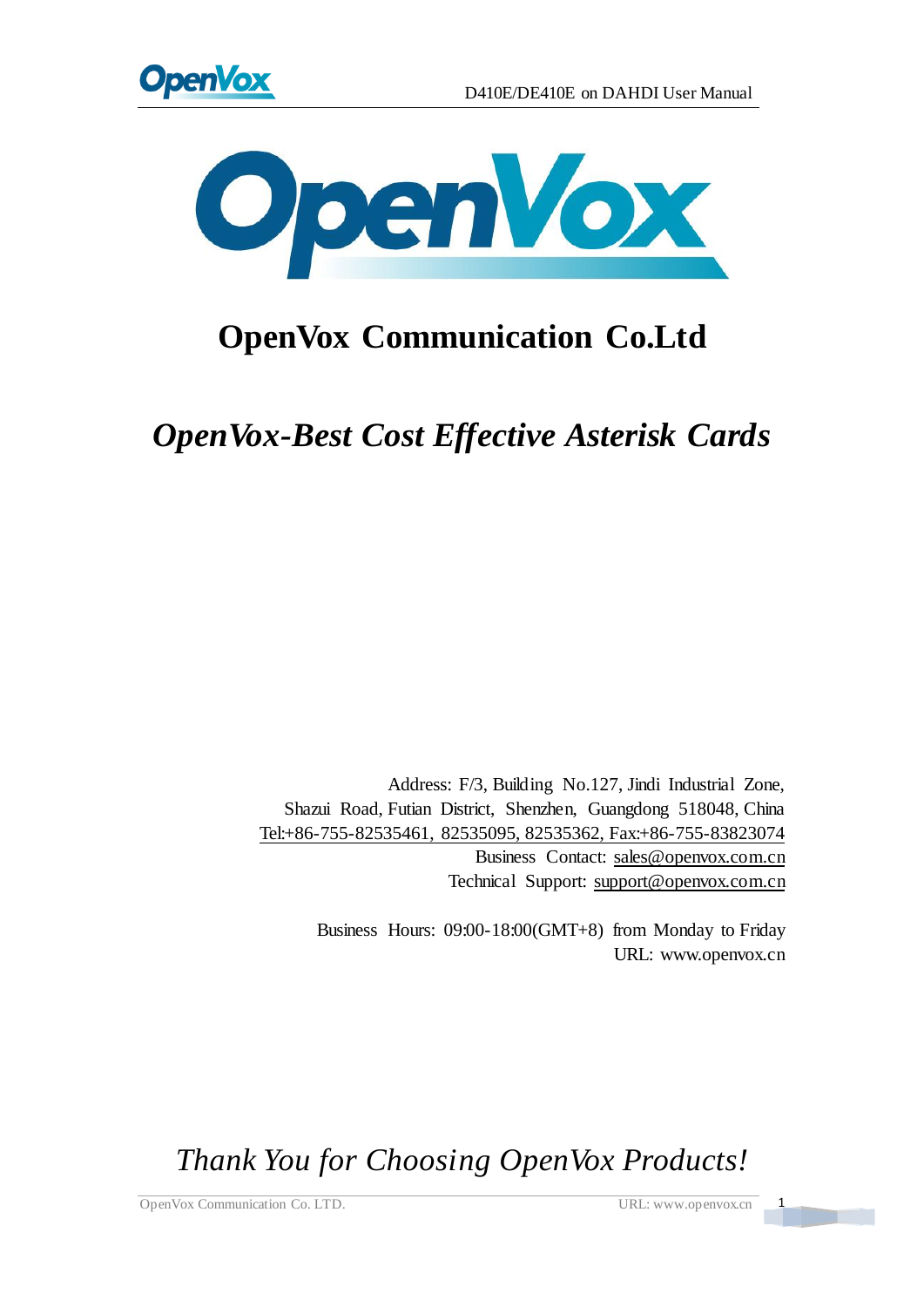

### **Copyright**

Copyright© 2011 OpenVox Inc. All rights reserved. No part of this document may be reproduced without prior written permission.

### **Confidentiality**

Information contained herein is of a highly sensitive nature and is confidential and proprietary to OpenVox Inc. No part may be distributed, reproduced or disclosed orally or in written form to any party other than the direct recipients without the express written consent of OpenVox Inc.

#### **Disclaimer**

OpenVox Inc. reserves the right to modify the design, characteristics, and products at any time without notification or obligation and shall not be held liable for any error or damage of any kind resulting from the use of this document.

OpenVox has made every effort to ensure that the information contained in this document is accurate and complete; however, the contents of this document are subject to revision without notice. Please contact OpenVox to ensure you have the latest version of this document.

#### **Trademarks**

All other trademarks mentioned in this document are the property of their respective owners.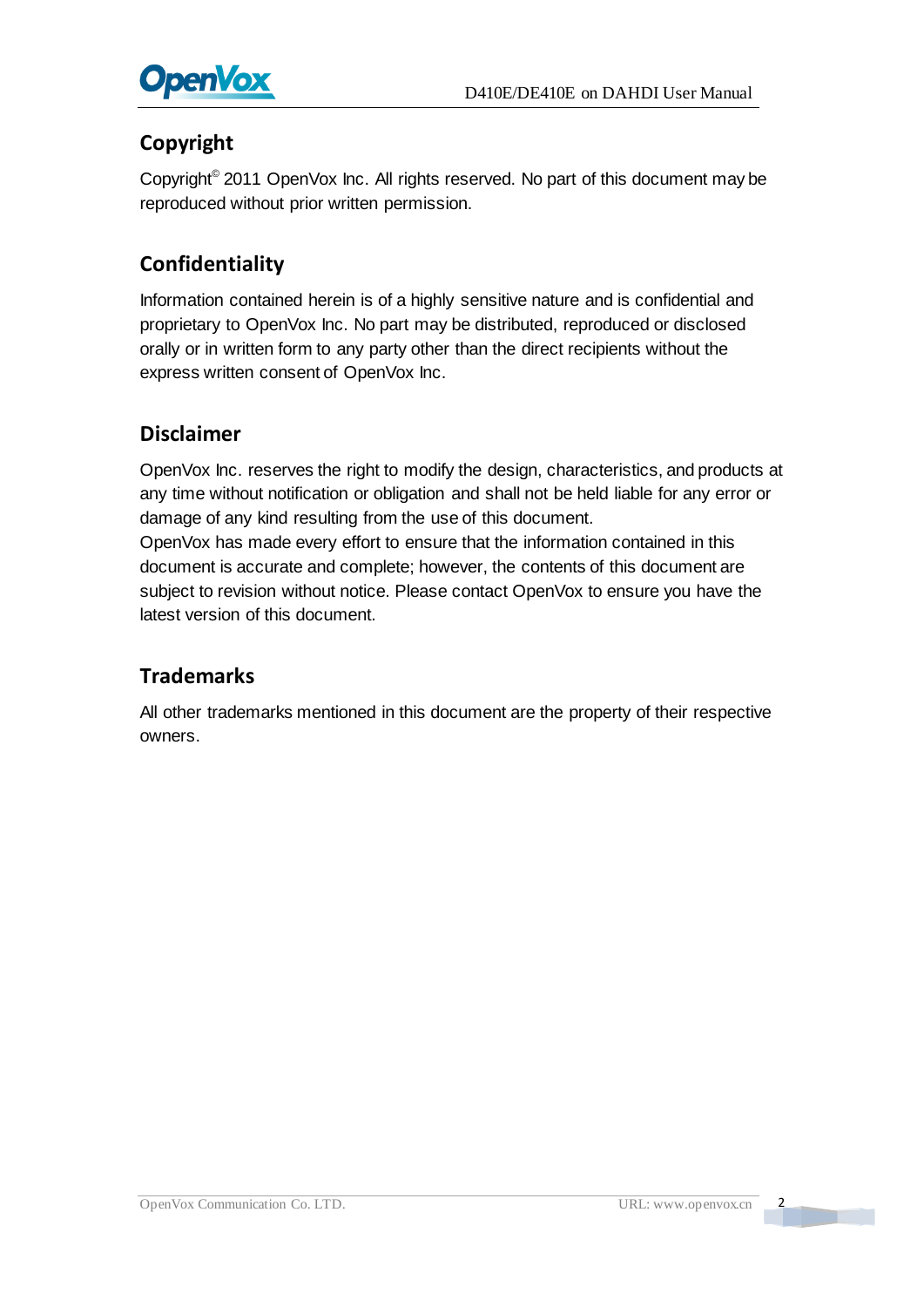

# **Contents**

 $\overline{\phantom{a}}$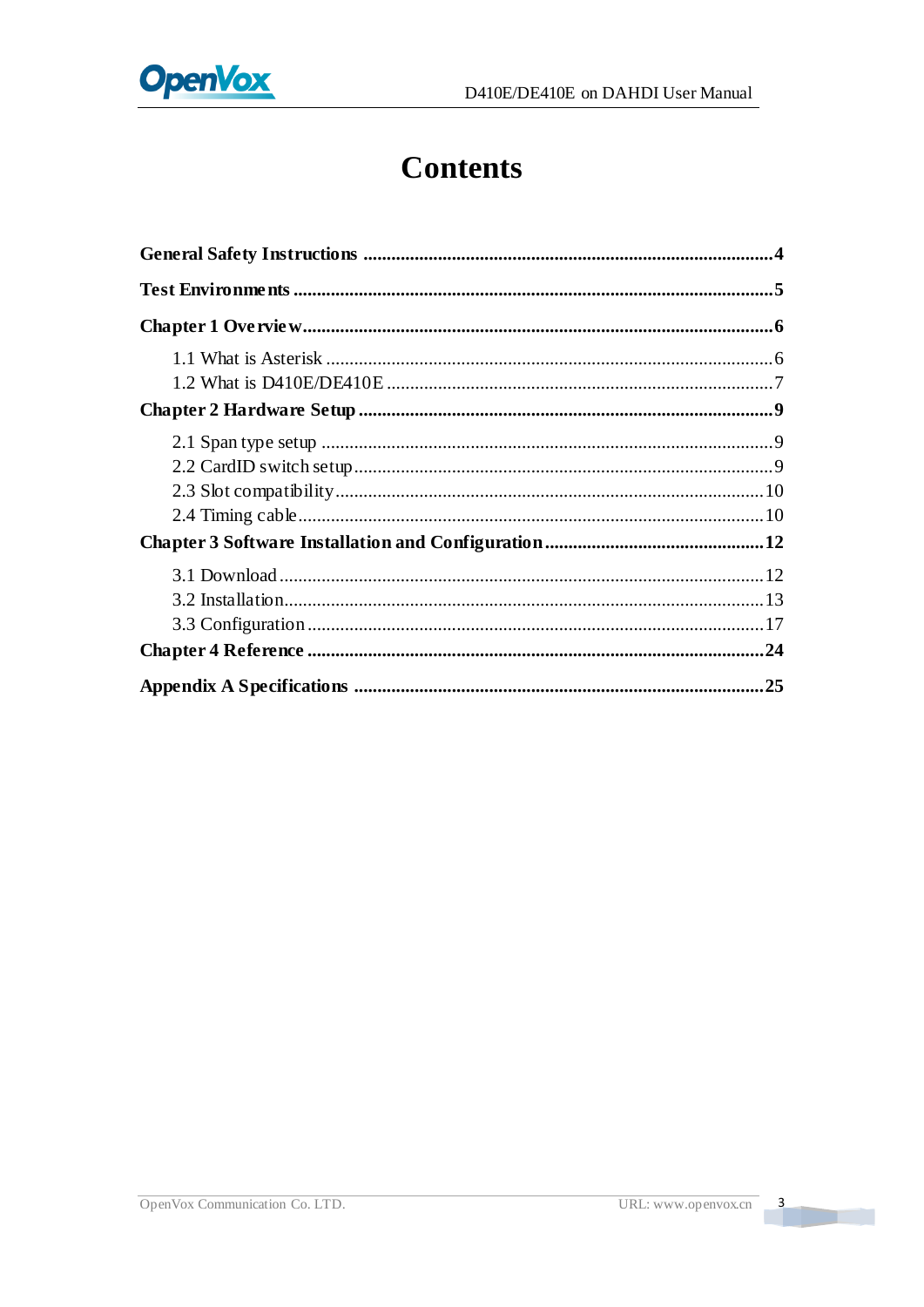

#### <span id="page-4-0"></span>**General Safety Instructions**



- **1.** The computers that have D410E/DE410E card installed must comply with the country's specific safety regulations.
- **2.** Only service personnel should go to install D410E/DE410E card.
- **3.** Before installing D410E/DE410E card, please unplug the power cord and remove the cover from your PC.
- **4.** For avoiding personal injuries and damages to your machine and D410E/DE410E card, make sure bracket of the card is secured to the PC's chassis ground by fastening the card with a screw.
- **5.** Electrical Surges, ESD are very destructive to the equipment. To avoid it, make sure there is a low impedance discharge path from your computer to chassis ground.
- **6.** To reduce the risk of damage or injury, please follow all steps or procedures as instructed.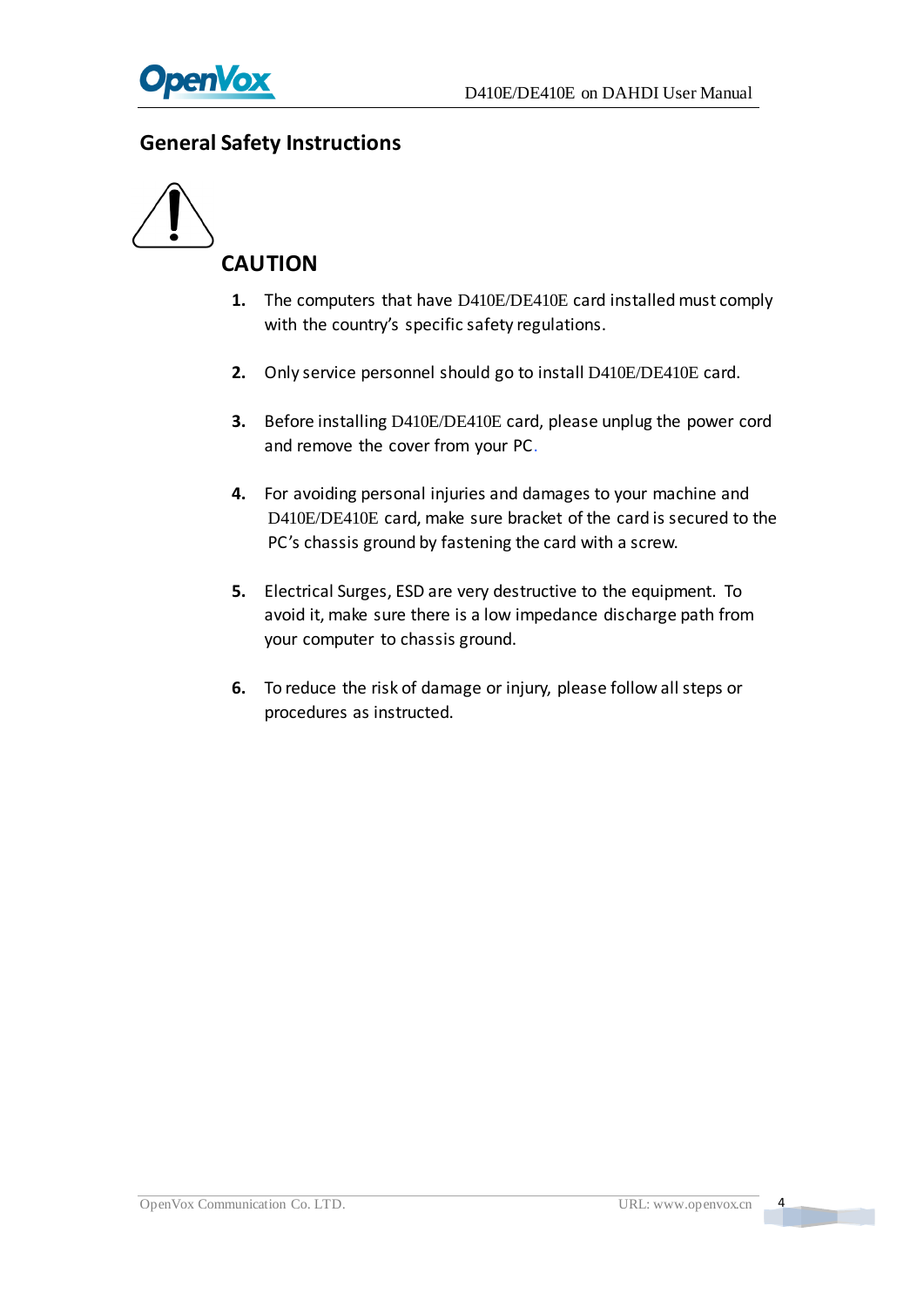

# <span id="page-5-0"></span>**Test Environments**

CentOS-5.5

Kernel version: 2.6.18-194. el5

DAHDI: dahdi-linux-complete-current

Asterisk: asterisk-1.8.5.0

Libpri: libpri-1.4.11.5

Hardware: OpenVox D410E/DE410E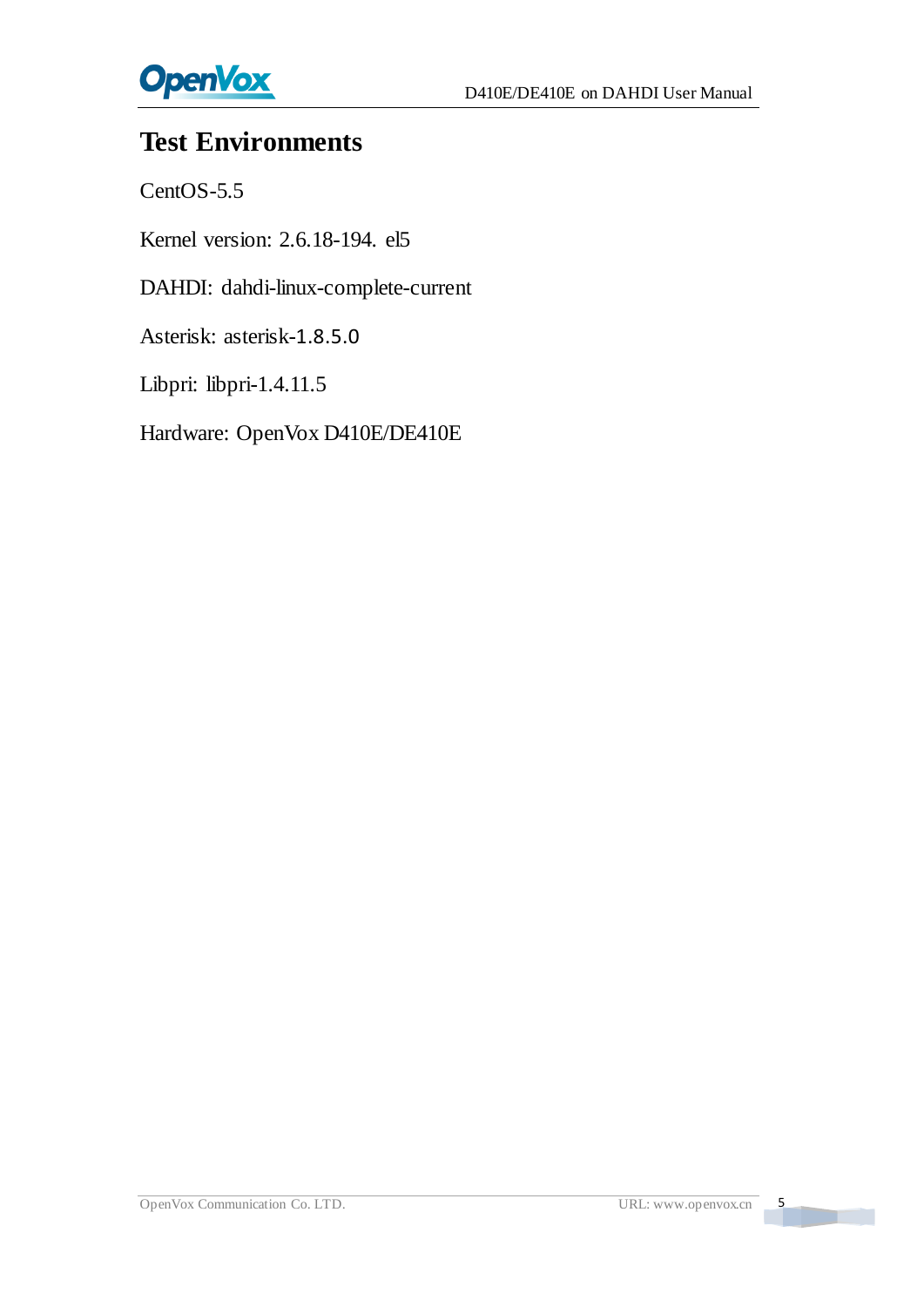# <span id="page-6-0"></span>**Chapter 1 Overview**

## <span id="page-6-1"></span>**1.1 What is Asterisk**

The Definition of Asterisk is described as follows:

Asterisk is a complete PBX in software. It runs on Linux, BSD, Windows (emulated) and provides all of the features you would expect from a PBX and more. Asterisk does voice over IP in four protocols, and can interoperate with almost all standard-based telephony equipment using relatively cost-effective hardware. Asterisk provides Voicemail services with Directory, Call Conferencing, Interactive Voice Response, Call Queuing. It supports for three-way calling, caller ID services, ADSI, IAX, SIP, H323 (as both client and gateway), MGCP (call manager only) and SCCP/Skinny (voip-info.org).



#### **Figure 1 Topology**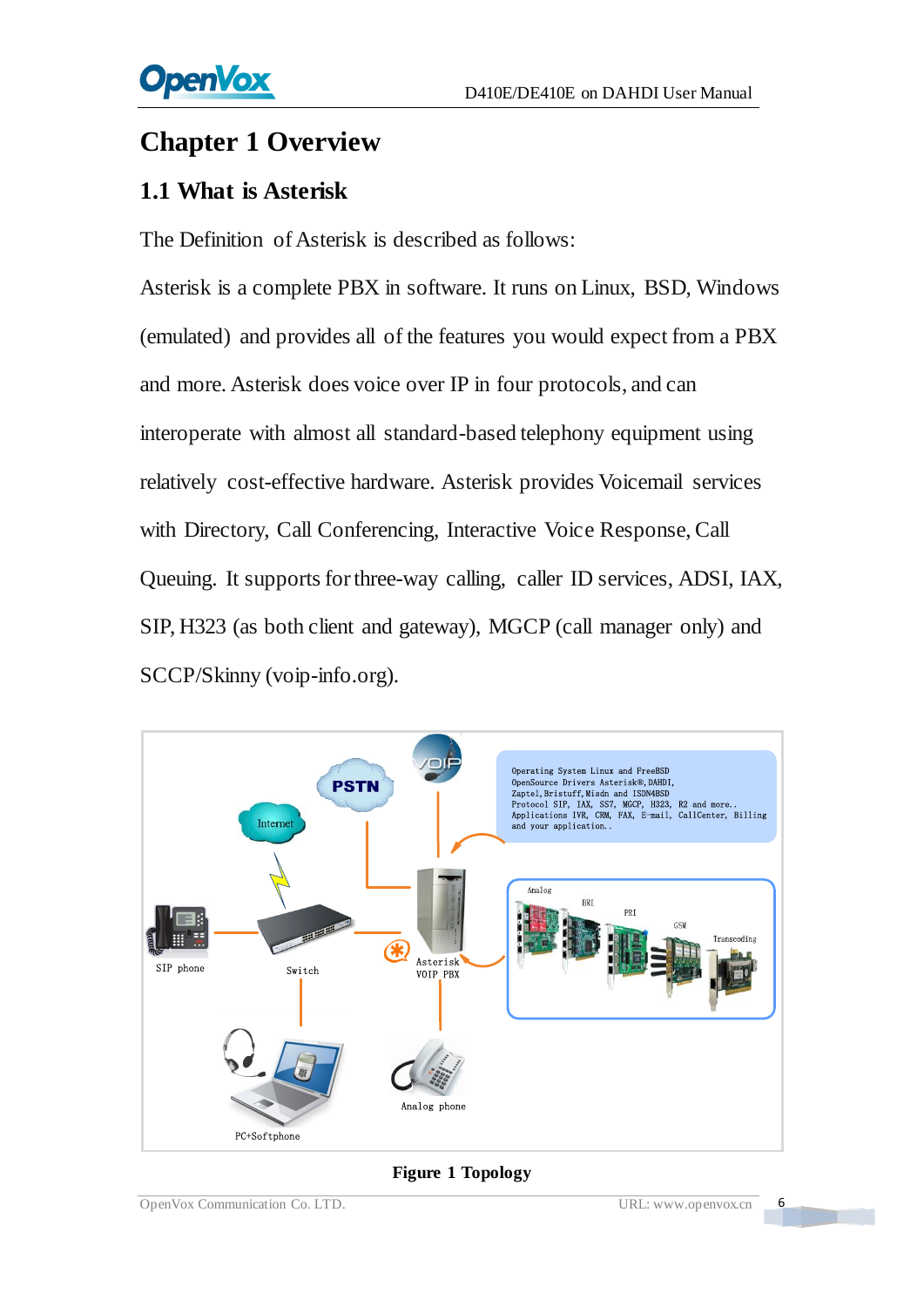### <span id="page-7-0"></span>**1.2 What is D410E/DE410E**

The DE410E is a D410E with an EC module, and they support E1, T1 and J1 environments. It is selectable on a per-card or per-port basis. This feature enables signaling translation between E1 and T1 equipments and allows inexpensive T1 channel banks to connect with E1 circuits. D410E supports industry standard telephony and data protocols, including Primary Rate ISDN (both N. American and Standard Euro) protocol families for voice, PPP, Cisco, HDLC, and Frame Relay data modes. Both line-side and trunk-side interfaces are supported. D410E works with Asterisk<sup>®</sup>, Elastix<sup>®</sup>, FreeSWITCH<sup>™</sup>, PBX in a Flash, trixbox<sup>®</sup>, Yate<sup>™</sup> and IPPBX/IVR projects as well as other Open Source and proprietary PBX, Switch, IVR, and VoIP gateway applications. D410E/DE410E supports industry standard telephony and data protocols, including Primary Rate ISDN (both N. American and Standard Euro) protocol families for voice, PPP, Cisco, HDLC, and Frame Relay data modes. Both line-side and trunk-side interfaces are supported.

#### **Target Applications**

- $\triangleright$  Voice-over Internet Protocol (VoIP) Services
- $\triangleright$  Complex IVR Trees
- > "Meet-Me" Bridge Conferencing
- $\triangleright$  Calling Card Platforms

 $\overline{\phantom{0}}$ 

a mar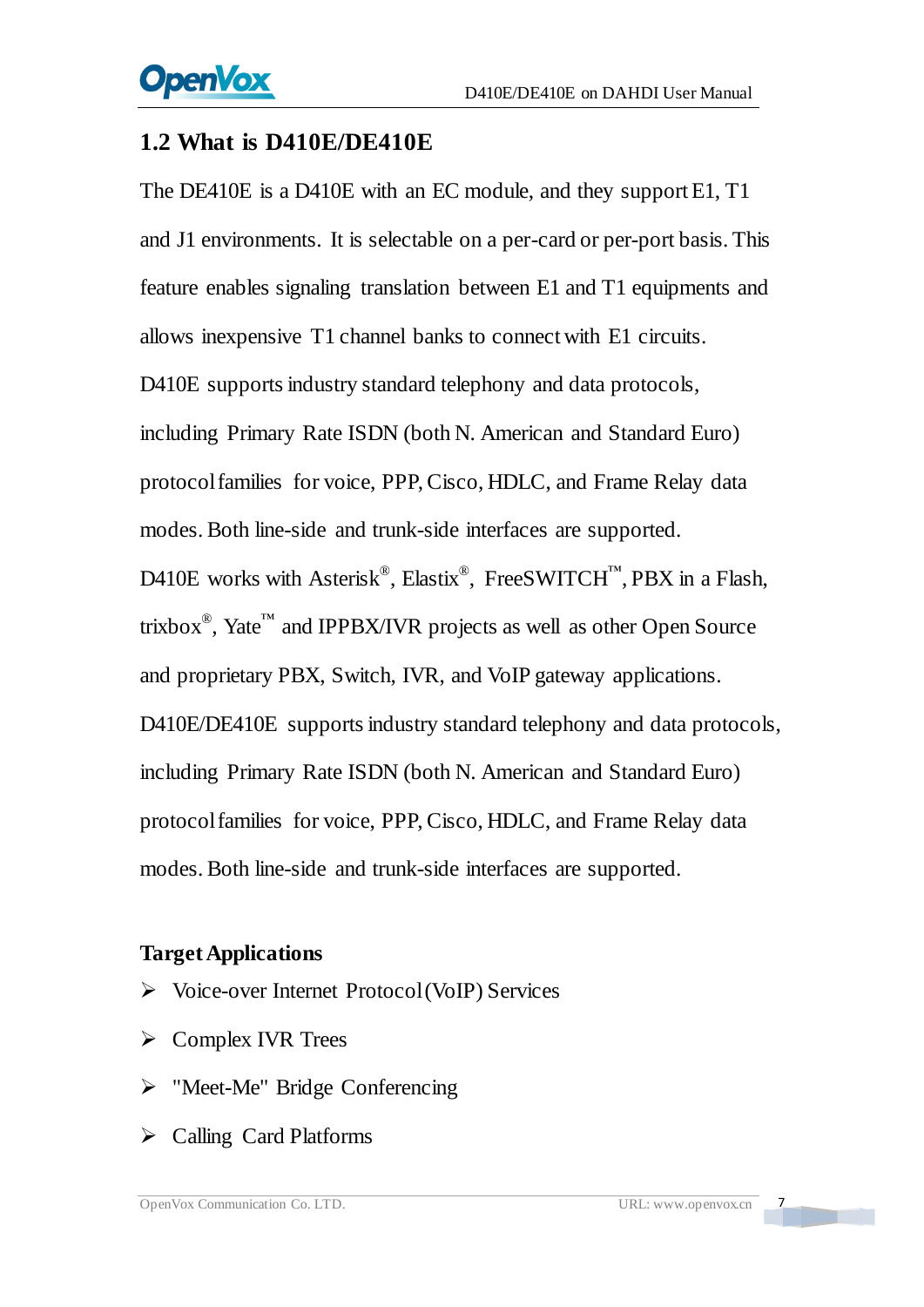

- VoIP Gateways (support SIP, H.323, and IAX)
- Legacy PBX/IVR Services
- Voice/Data Router (replace expensive routers)
- PRI/Switch Compatibility Network or CPE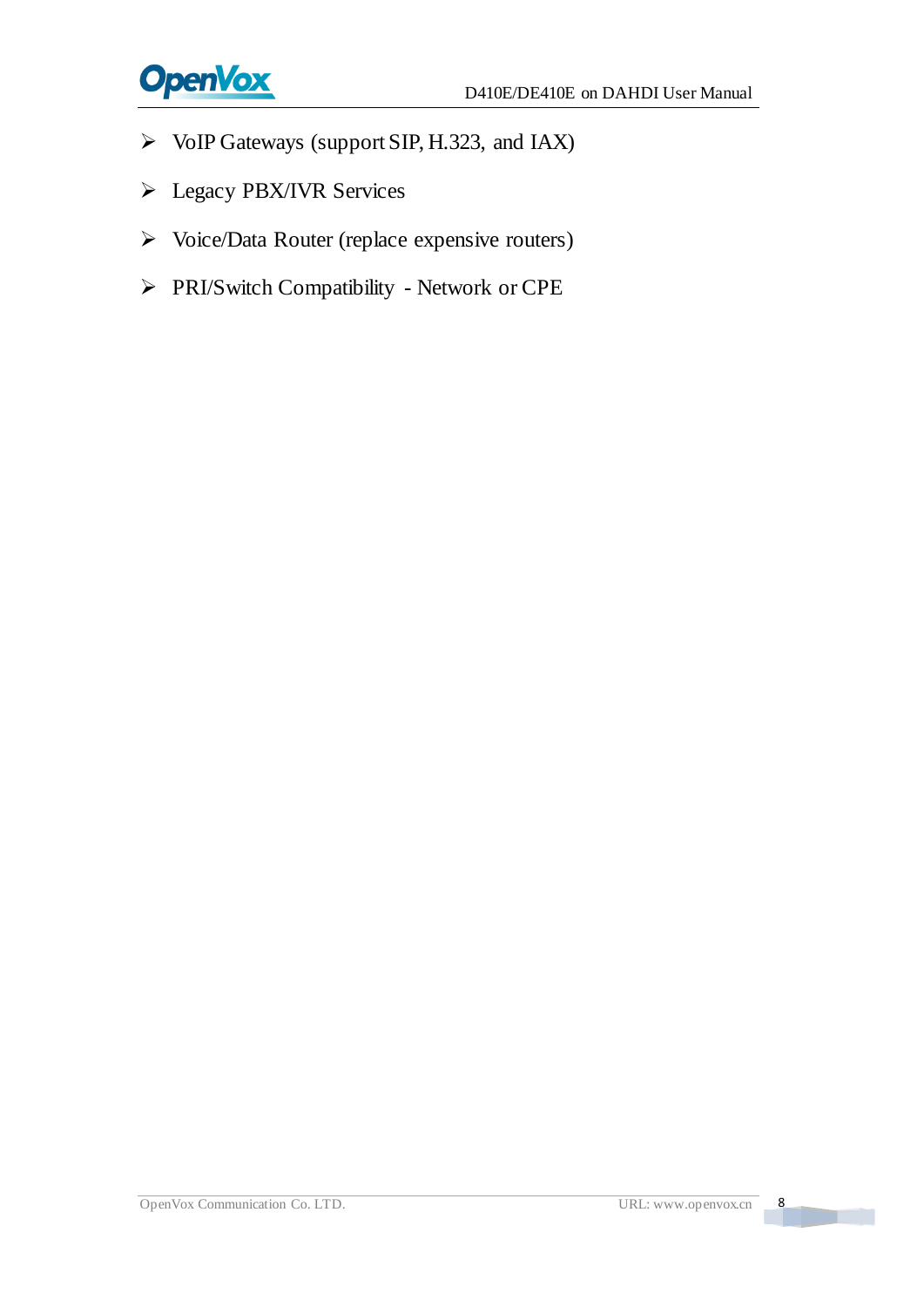

## <span id="page-9-0"></span>**Chapter 2 Hardware Setup**

There are some points that should be paid attention to when setting up D410E/DE410E.

### <span id="page-9-1"></span>**2.1 Span type setup**

Each DIP switch controls one span configuration for E1 or T1 mode. Setting DIP1 to ON means SPAN1 will be E1.Setting DIP1 to OFF means SPAN1 will be T1.

### <span id="page-9-2"></span>**2.2 CardID switch setup**

If want to install more than one card of D410E/DE410E in a PC, you should take care of the card ID switch. There are two pieces of rules you must obey:

- $\triangleright$  The first card must be set to 0, which is a card that will be initialized (i.e. installing driver) firstly when the system boot up. And the second should be set to 1, and so forth.
- $\triangleright$  At most cases, Linux will initialize PCI devices according to their slot order. The slot nearest to the CPU will be initialized firstly and the far end slot will be initialized at last. That is to say, the card which is nearest to the CPU ID should be set to 0 if there is more than one D410E/DE410E on your machine.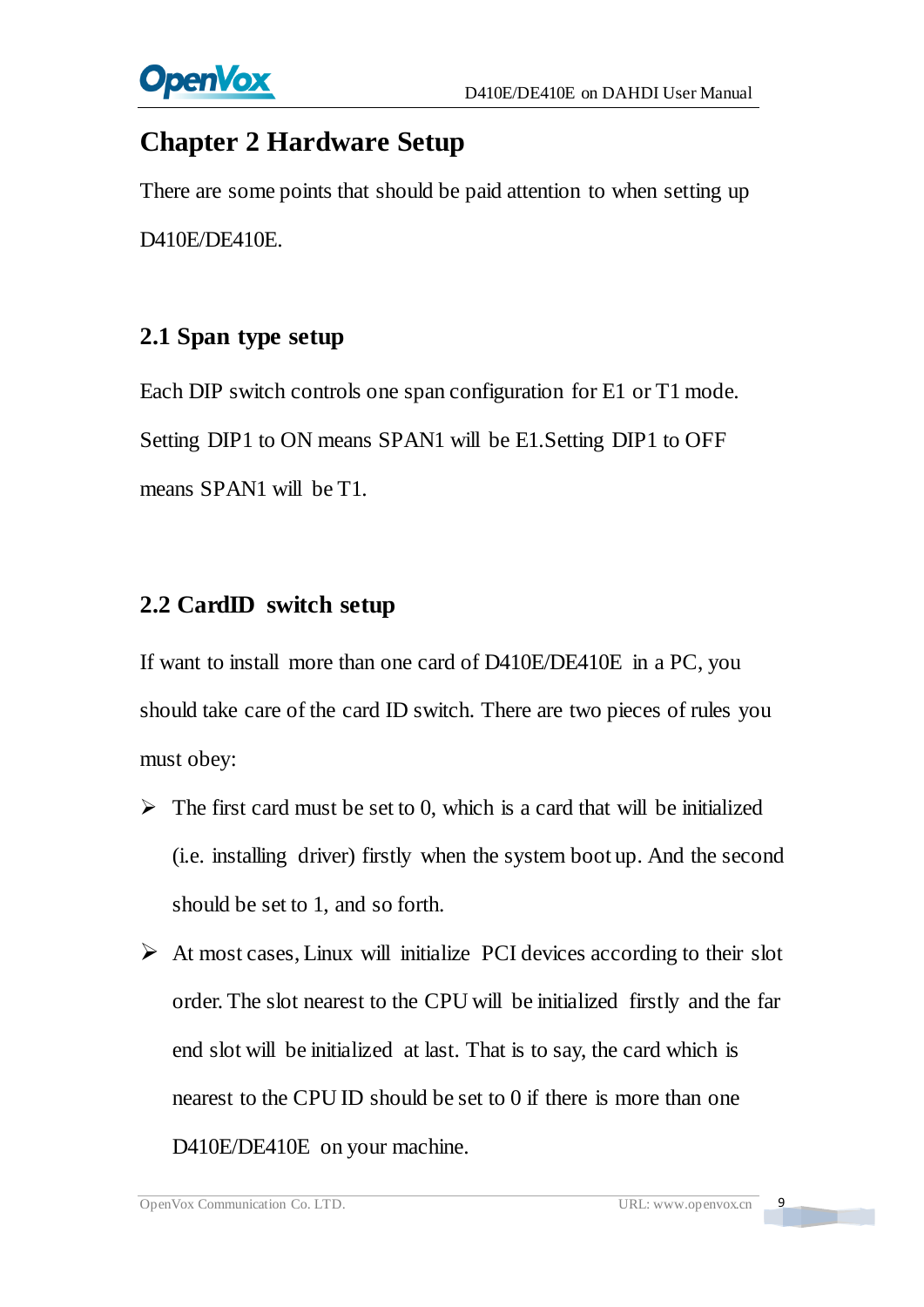## <span id="page-10-0"></span>**2.3 Slot compatibility**

D410E/DE410E is compatible with PCI-E  $\times$ 1 (slot 1) and  $\times$ 2,  $\times$ 4,  $\times$ 8,  $\times$ 16

slot, except PCI slot; you should confirm your slot type and insert

D410E/DE410E into any type of PCI-E slot as previously described.



**Figure 2 PCI-E and PCI slots**

## <span id="page-10-1"></span>**2.4 Timing cable**

If you have just one card in the system, all channels on that card have already run under the same clock source, so timing cable is unnecessary. But if there are more than one card, using timing cable has some advantages. Before using the clock line, each card works on its own clock, therefore precision of the clock is limited; each card will send /receive voice data at different speeds. In voice usage, this small issue can be omitted, but in data communication such as Fax/Modem, it will cause big problems. Data loss will cause communication broken or fax broken.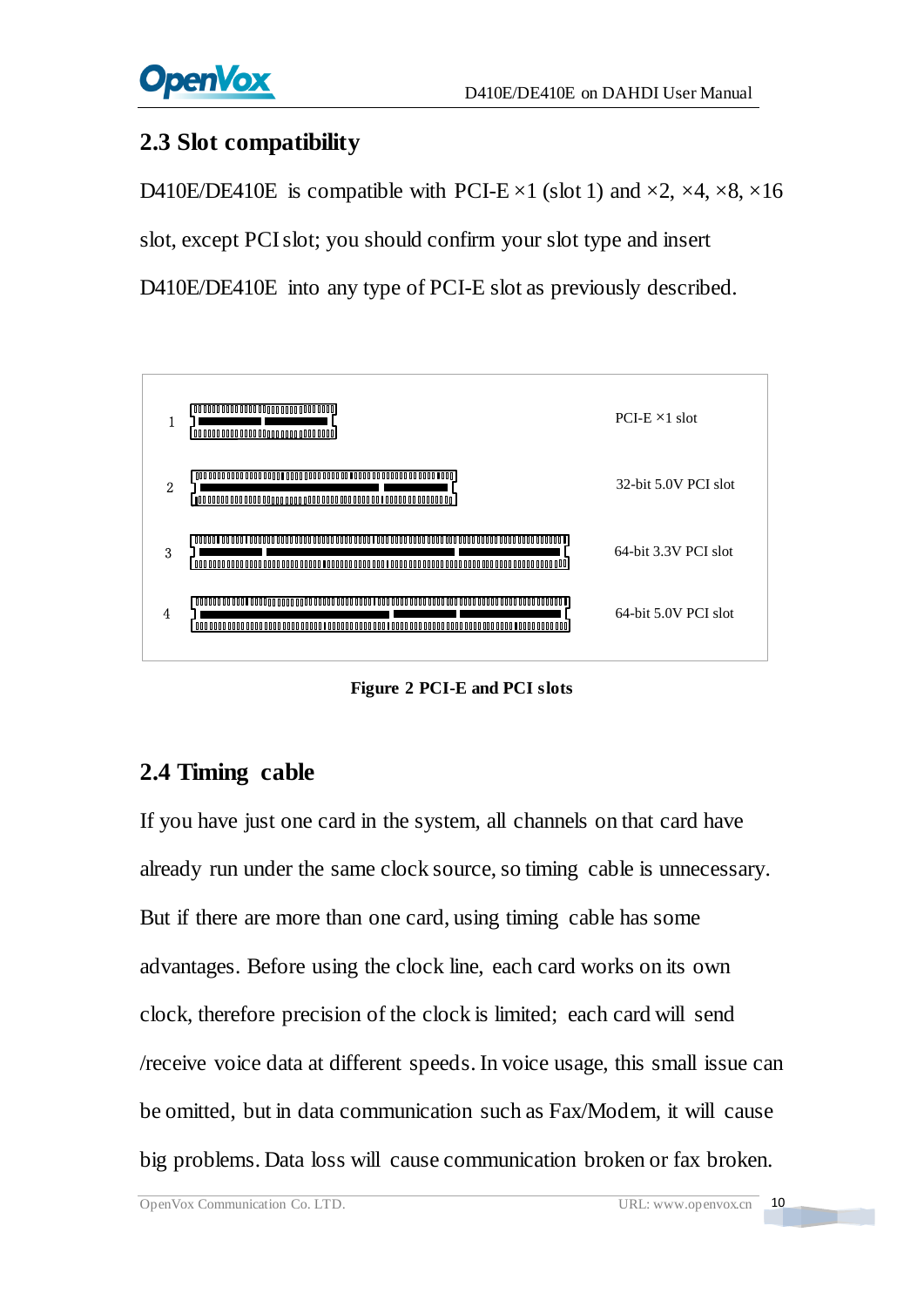

Timing cable will force all cards to work at the same clock source, send data at the same speed, as a result no data will lost.

If you found J914 (input) and J915 (output) interfaces on the card, it

means the card supports clock line, for details, please refer to **[HERE](http://bbs.openvox.cn/viewthread.php?tid=874&extra=page%3D1)**.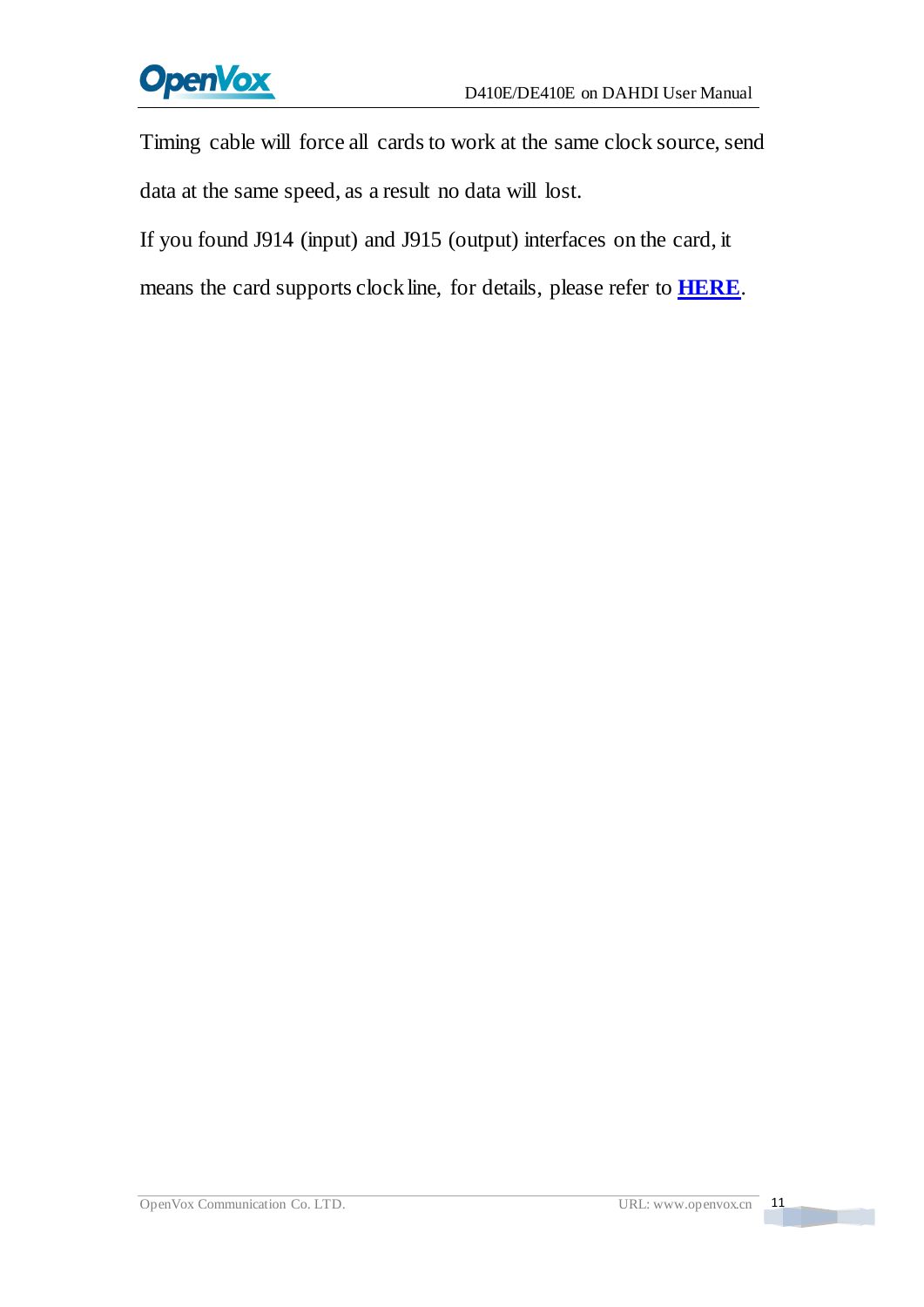

# <span id="page-12-0"></span>**Chapter 3 Software Installation and Configuration**

D410E/DE410E supports DAHDI software driver on Linux. To make full use of D410E/DE410E, you should download, compile, install and configure Libpri, DAHDI and Asterisk.

### <span id="page-12-1"></span>**3.1 Download**

DAHDI software packages are available on OpenVox official website or Digium. Some patches should be added while the driver source is from Digium, therefore, it is recommended that downloading the DAHDI driver package from OpenVox official website.

Gain DAHDI source package from OpenVox:

*[http://downloads.openvox.cn/pub/drivers/dahdi-linux-complete/openvox\\_](http://downloads.openvox.cn/pub/drivers/dahdi-linux-complete/openvox_dahdi-linux-complete-current.tar.gz) [dahdi-linux-complete-current.tar.gz](http://downloads.openvox.cn/pub/drivers/dahdi-linux-complete/openvox_dahdi-linux-complete-current.tar.gz)*

Get Asterisk software package from Digium official website:

*[http://downloads.asterisk.org/pub/telephony/asterisk/releases/asterisk-1.8](http://downloads.asterisk.org/pub/telephony/asterisk/releases/asterisk-1.8.5.0.tar.gz)*

*[.5.0.tar.gz](http://downloads.asterisk.org/pub/telephony/asterisk/releases/asterisk-1.8.5.0.tar.gz)*

Get Libpri software package from Digium official website:

*[http://downloads.asterisk.org/pub/telephony/libpri/releases/libpri-1.4.11.](http://downloads.asterisk.org/pub/telephony/libpri/releases/libpri-1.4.11.5.tar.gz) [5.tar.gz](http://downloads.asterisk.org/pub/telephony/libpri/releases/libpri-1.4.11.5.tar.gz)*

Execute the following commands under the directory of /usr/src/ in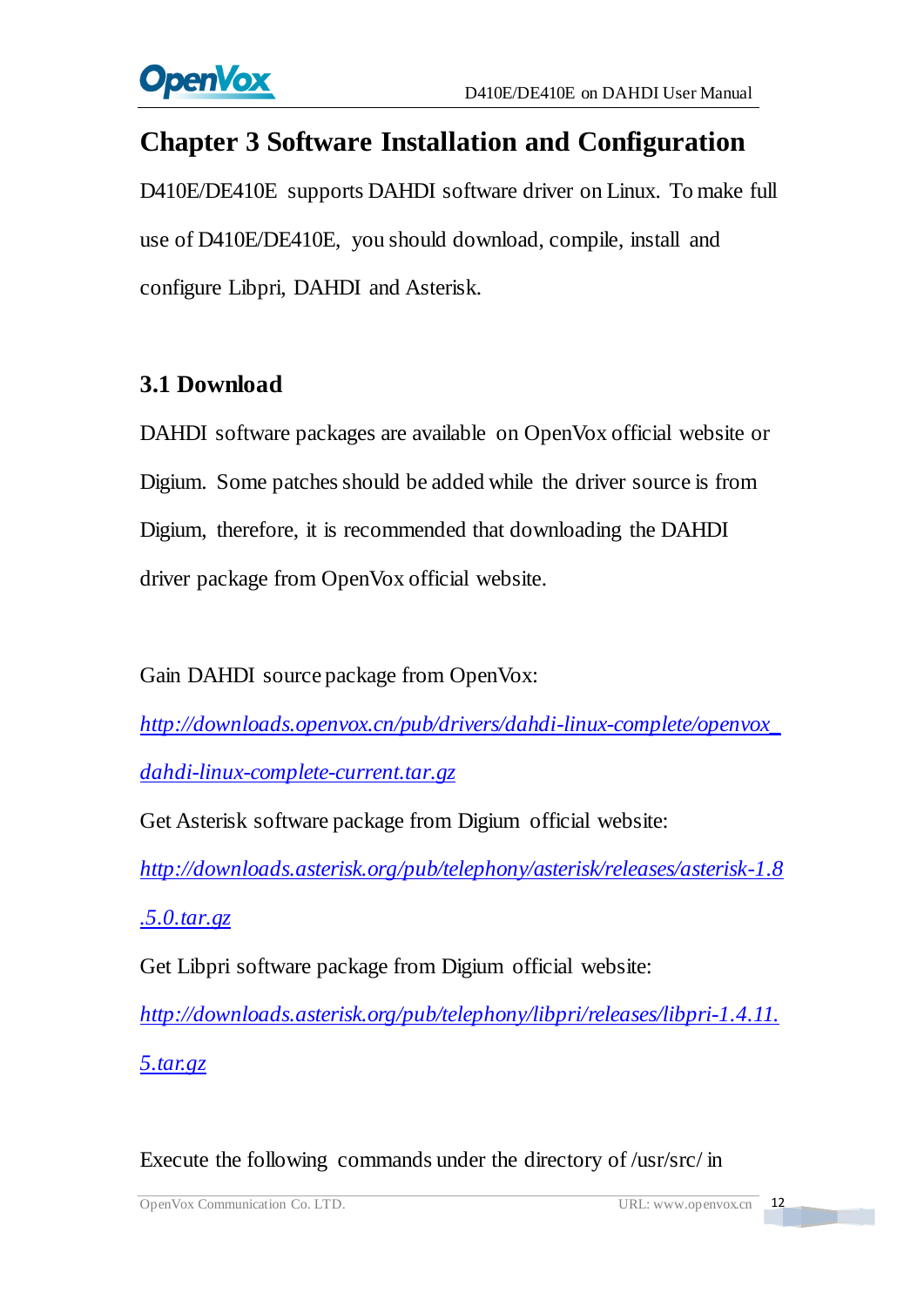# **OpenVox**

generally, the former two below are used for downloading these two packages and the later two are for unzipping them.

**#\_wget[\\_http://downloads.openvox.cn/pub/drivers/da](http://downloads.openvox.cn/pub/drivers/dahdi-linux-complete/openvox_dahdi-linux-complete-current.tar.gz) [hdi-linux-complete/openvox\\_dahdi-linux-complete-c](http://downloads.openvox.cn/pub/drivers/dahdi-linux-complete/openvox_dahdi-linux-complete-current.tar.gz) [urrent.tar.gz](http://downloads.openvox.cn/pub/drivers/dahdi-linux-complete/openvox_dahdi-linux-complete-current.tar.gz)**

**#\_wget[\\_http://downloads.asterisk.org/pub/telephon](http://downloads.asterisk.org/pub/telephony/asterisk/releases/) [y/asterisk/releases/a](http://downloads.asterisk.org/pub/telephony/asterisk/releases/)sterisk-1.8.5.0.tar.gz**

**#\_wget[\\_http://downloads.asterisk.org/pub/telephon](http://downloads.asterisk.org/pub/telephony/libpri/releases/libpri-1.4.11.5.tar.gz)**

**[y/libpri/releases/libpri-1.4.11.5.tar.gzt](http://downloads.asterisk.org/pub/telephony/libpri/releases/libpri-1.4.11.5.tar.gz)ibpri-1.**

**#\_tar\_-xvzf\_openvox\_dahdi-linux-complete-current. tar.gz**

**# tar –xvzf asterisk-1.8.5.0.tar.gz**

**# tar –xzvf libpri-1.4.11.5.tar.gz**

## <span id="page-13-0"></span>**3.2 Installation**

### **1. Hardware detection**

#### **# lspci –vvvv**

Check the outcome and confirm your system has recognized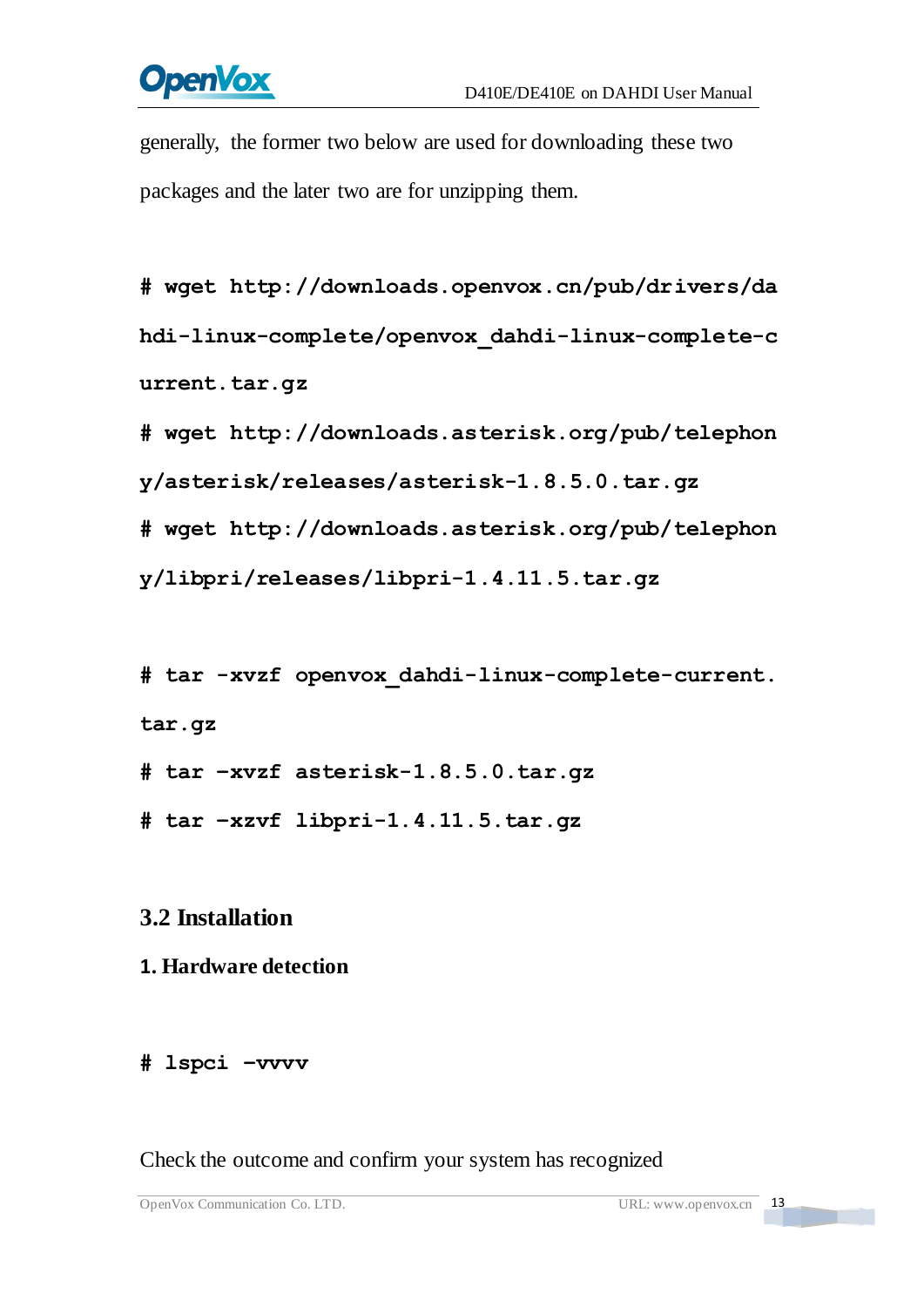

D410E/DE410E. If it has been recognized, **"**communication controller**"**

will be displayed in the output information like that:

**01:02.0 Communication controller: Digium, Inc. Wildcard TE410P/TE412P quad-span T1/E1/J1 card 3.3V (rev 02) Control: I/O+ Mem+ BusMaster+ SpecCycle- MemWINV- VGASnoop- ParErr- Stepping- SERR- FastB2B- Status: Cap- 66MHz- UDF- FastB2B- ParErr- DEVSEL=medium >TAbort- <TAbort- <MAbort- >SERR- <PERR- Latency: 32 Interrupt: pin A routed to IRQ 225 Region 0: Memory at dcdffc00 (32-bit, non-prefetchable) [size=128]**

**Figure 3 Hardware detection**

If D410E/DE410E is not recognized by the system, you have to power off and take out the card, then try to insert it into another PCI-E slot.

#### **2. Software installation**

Some dependencies are crucial. If any of them is absent, the software installation process would not go through successfully. Let's run **"**yum install XX**"** (XX stands for the dependency's name) to check the availability of dependencies.

```
# yum install bison
```
- **# yum install bison-devel**
- **# yum install ncurses**
- **# yum install ncurses-devel**
- **# yum install zlib**

14

<u> Tanzania de la pro</u>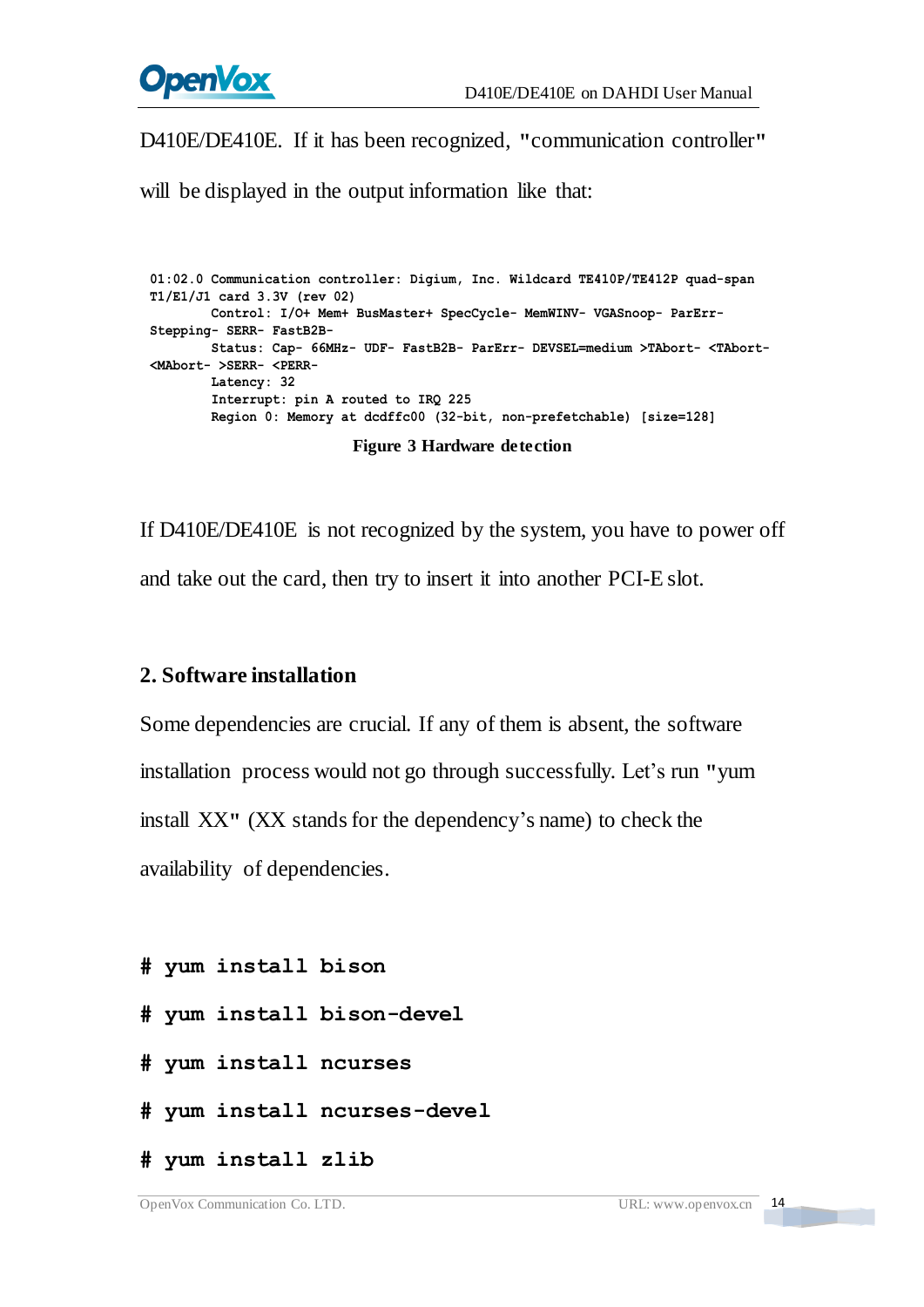# **OpenVox**

- **# yum install zlib-devel**
- **# yum install openssl**
- **# yum install openssl-devel**
- **# yum install gnutls-devel**
- **# yum install gcc**
- **# yum install gcc-c++**
- **# yum install libxml2**
- **# yum install libxml2-devel**



#### **# yum install kernel-devel-`uname –r`**

While if there is no matched kernel-devel found, you should download matched RPM package to install it, or execute the following command to update to the latest and stable kernel version:

#### **# yum install kernel kernel-devel**

After installed, please reboot your machine to apply the new kernel and install the dependencies. If the dependency has been installed, system indicates that nothing to do which means you could go to next one directly. Otherwise, the system will keep on installing it.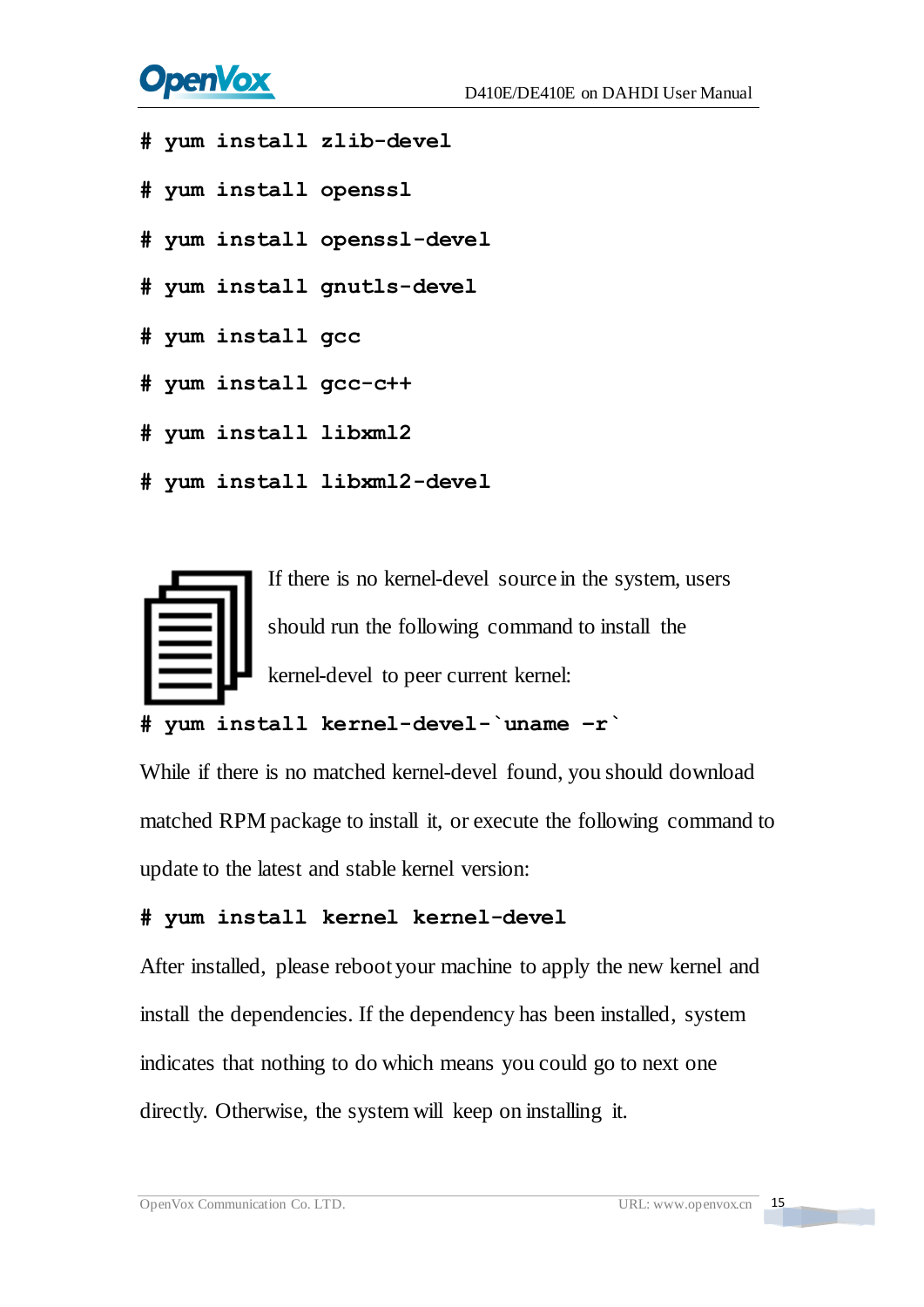

Among Libpri, DAHDI and Asterisk, let's install libpri firstly. Please execute those commands under the directory of /usr/src/ in generally:

```
# cd libpri-XX
```
**# make**

**# make install** 

Change to the directory of dahdi-linux-complete-XX (XX represents DAHDI version), then perform commands one by one to install DAHDI.

```
# cd /usr/src/dahdi-linux-complete-XX
```
**# make**

```
# make install
```

```
# make config
```
**Caution:** If there is something wrong after **"**make**"**, please refer to **[HERE](http://bbs.openvox.cn/viewthread.php?tid=1557&extra=page%3D1)**. In the url link, the moderator introduces you a method how to patch. After patching,

save your changes and exit. Then run **"**make**"** again, if successfully done, it is time for you to install Asterisk.

Please operate those commands to install Asterisk.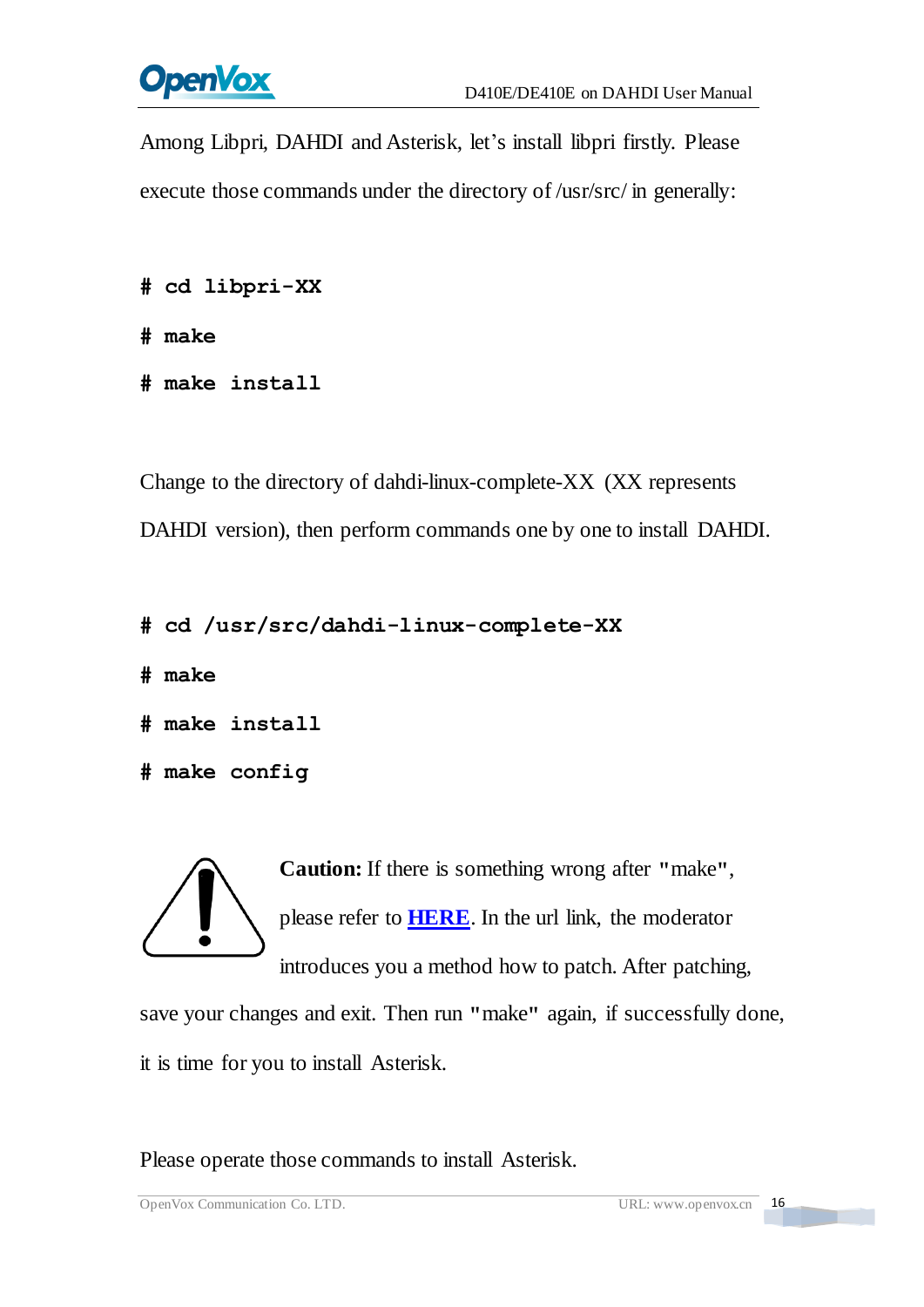

- **# cd asterisk-1.8.5.0**
- **# ./configure**
- **# make**
- **# make install**
- **# make samples**



**"**make samples**"** will install the standard

sample [configuration](http://www.voip-info.org/wiki/view/Asterisk+config+files) file in the directory /etc/asterisk. As a freshman, you should perform **"**make samples**"**, that is to

say, it is unnecessary to perform **"**make samples**"** every time. Because once performed, it will cover the old sample configuration files you have installed.

#### <span id="page-17-0"></span>**3.3 Configuration**

#### **1. Driver loading**

After compiling and installing DAHDI and Asterisk, please load the driver by running:

- **# modprobe dahdi**
- **# modprobe wct4xxp**
- **# dahdi\_genconf**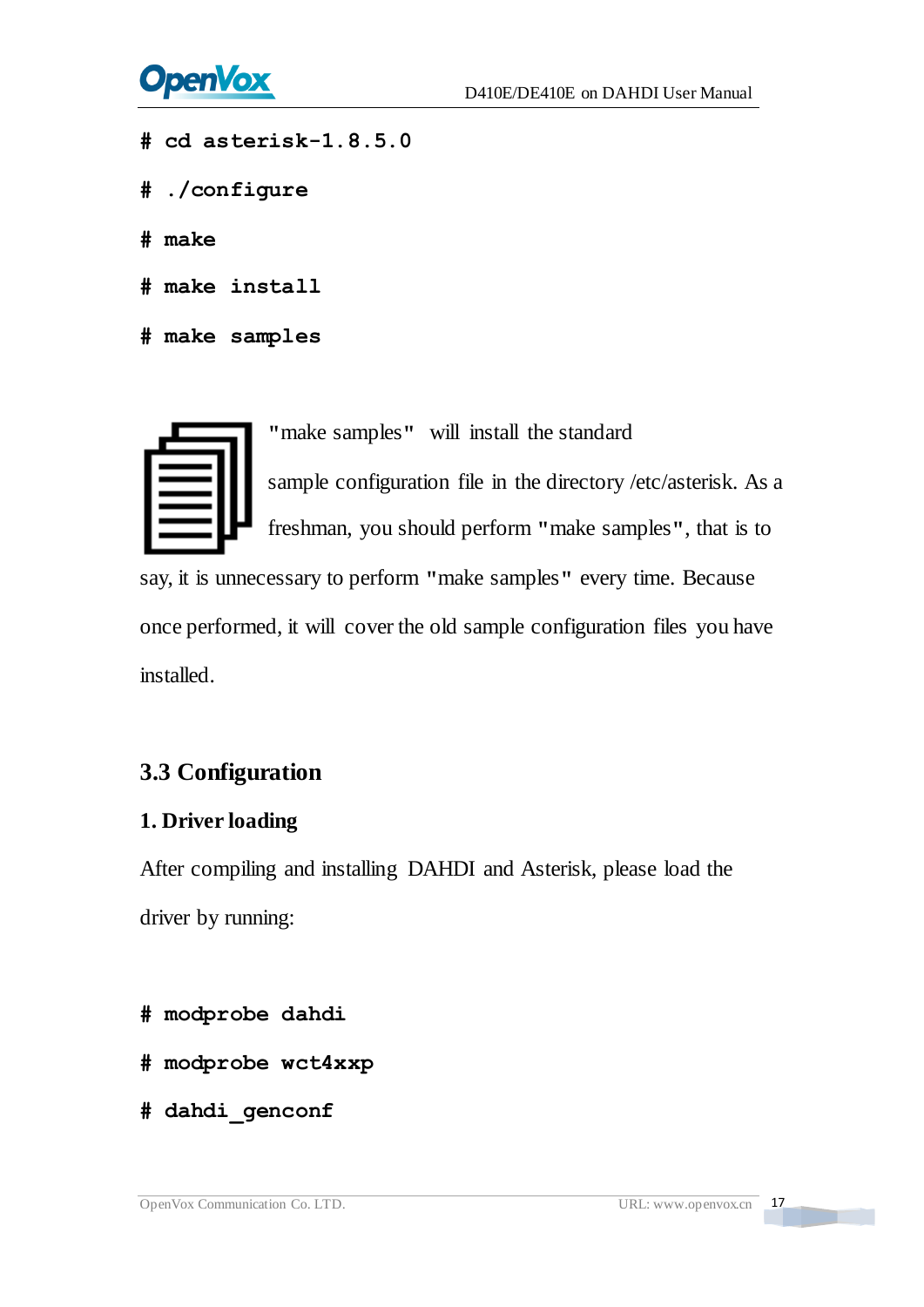# **OpenVox**

If there is any error, please trace the cause. Until all errors are clear up, you could execute **"**dahdi\_genconf**"** again, and then go to the next step. By running **"**dahdi\_genconf**"**, it will generate /etc/dahdi/system.conf and etc/asterisk/dahdi-channels.conf automatically. Checking whether the generated files information agrees with your hardware setup, if not, you should modify to your specific requirements. Do not forget to confirm dahdi-channels.conf is included in chan\_dahdi.conf, if not, run command:

# **# echo "#include dahdi-channels.conf" >> /etc/asterisk/chan\_dahdi.conf**

A part of system.conf which is one of the basic channel configuration files is displayed.

a Tanzania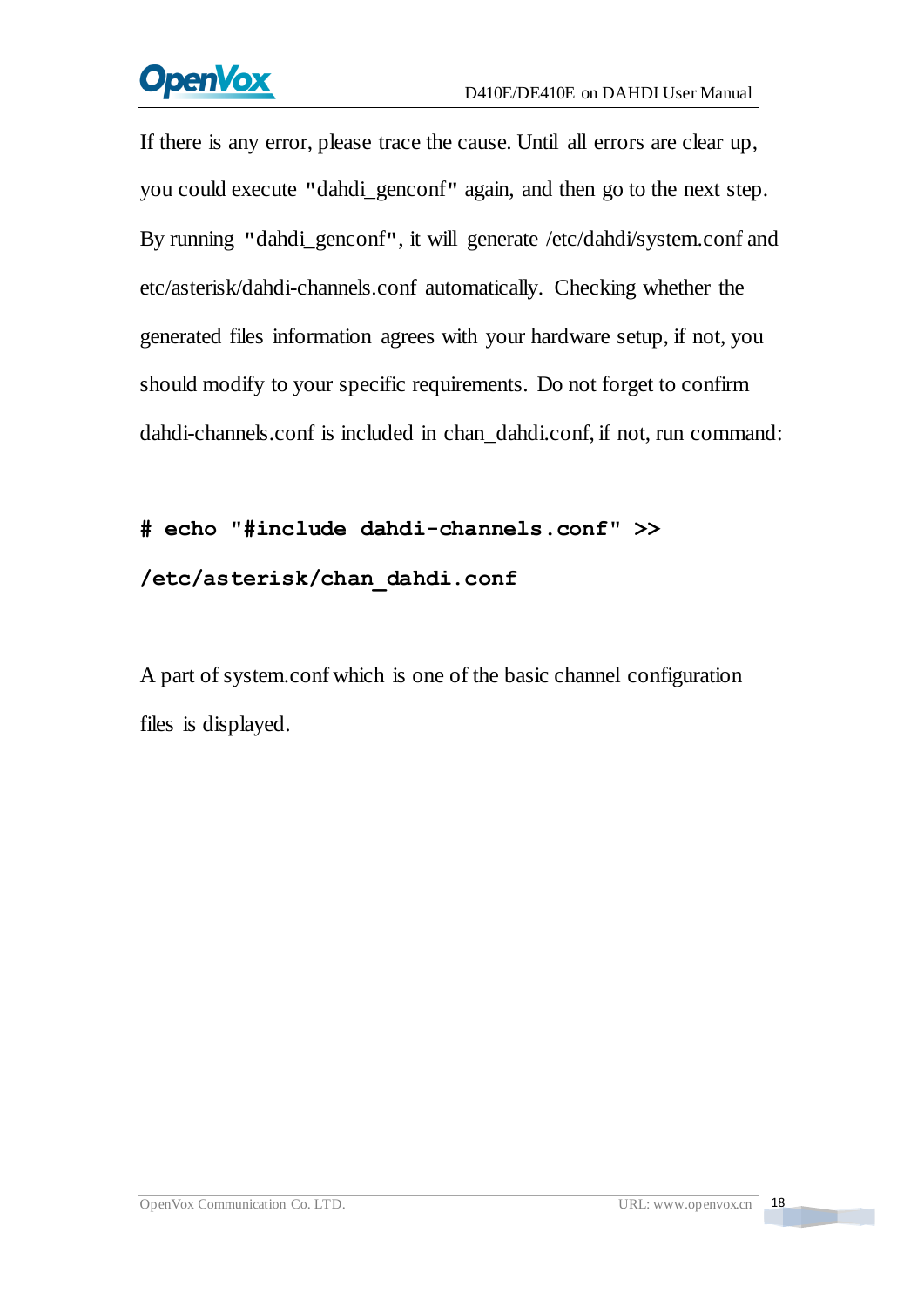# **OpenVox**

*i* span 1: TR4/01<br>  $\beta$  and 1: TR4/201 "Texac (FCI) card 0<br>
Span 1 · (0,697ER) -  $\alpha$ , hold, are<br>
phenonic 5.<br>
behasedles=mag2, 1-15, 17-31<br>
chhean-16 is .<br>
chhean-16 is .<br>
changed 2.2, 0, con, holds, or<br>
is example 2.2,

**Figure 4 A part of system.conf**

#### **2. Country mode modification**

In order to match your country pattern, you need to change parameters

loadzone and defaultzone to your country. For example, your system is in

CHINA, you would like them change to:

**loadzone = cn** 

**defaultzone = cn** 

**The Co**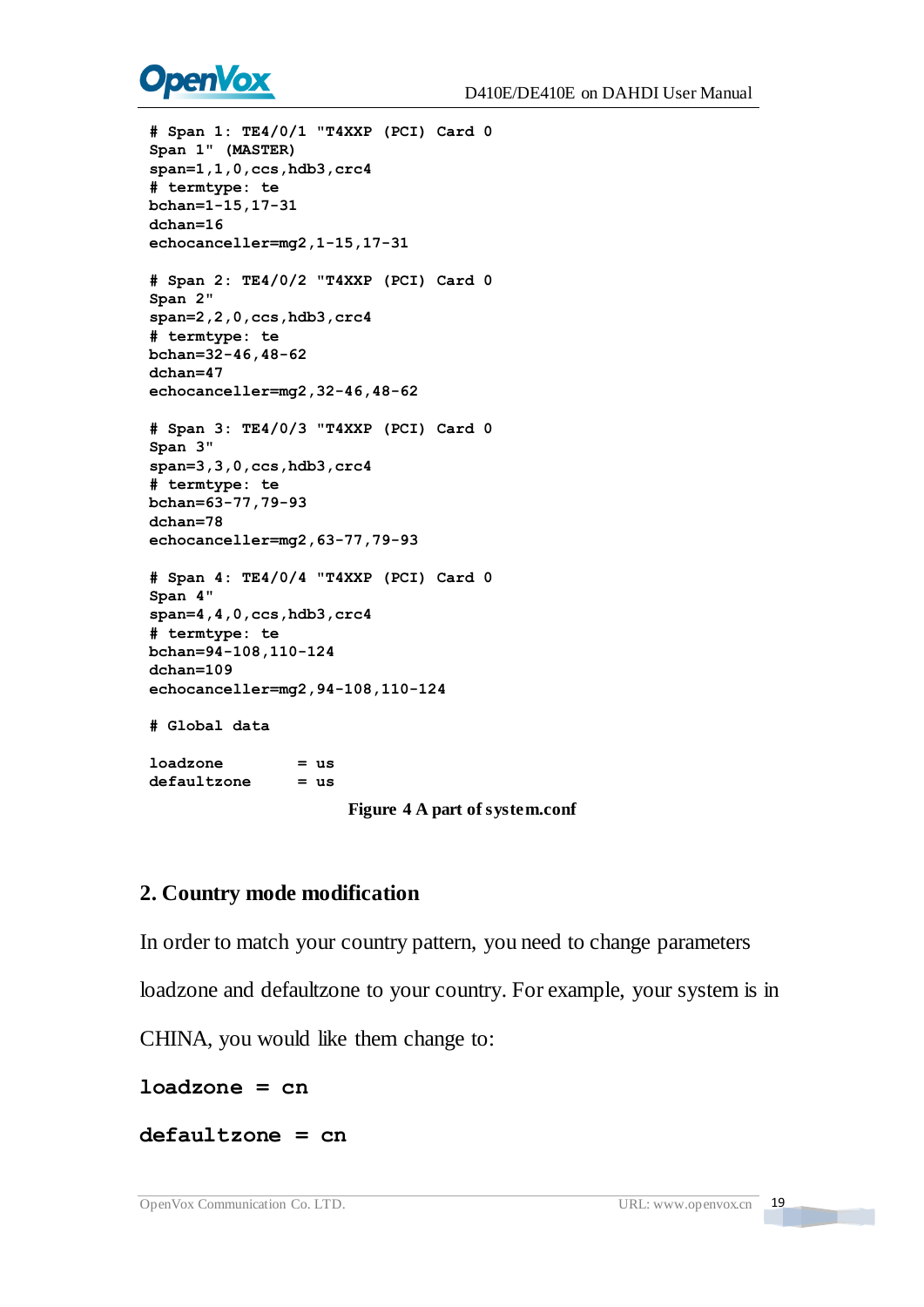



Some zonedata is available in the file

.. /dahdi-XX/tools/zonedata.c, you can refer to it to match your country mode. Meanwhile, you also need to modify another parameter which is in file

/etc/asterisk/indications.conf.

#### **country=cn**

A part of file /etc/asterisk/dahdi-channels.conf is showed as below.

(Modification, if it is not agree with the hardware setup)

```
; Span 1: TE4/0/1 "T4XXP (PCI) Card 0 Span 1" (MASTER) group=0,11 context=from-pstn switchtype = euroisdn signalling = pri_cpe channel => 1-15,17-31 context = default group = 63 ; Span 2: TE4/0/2 "T4XXP (PCI) Card 0 Span 2" group=0,12 context=from-pstn switchtype = euroisdn signalling = pri_cpe channel => 32-46,48-62 context = default group = 63
```
#### **Figure 5 A part of dahdi-channels.conf**

After modifying the country mode, please execute the following command:

#### **# dahdi\_cfg –vvvvvv**

 $20$ 

**The Co**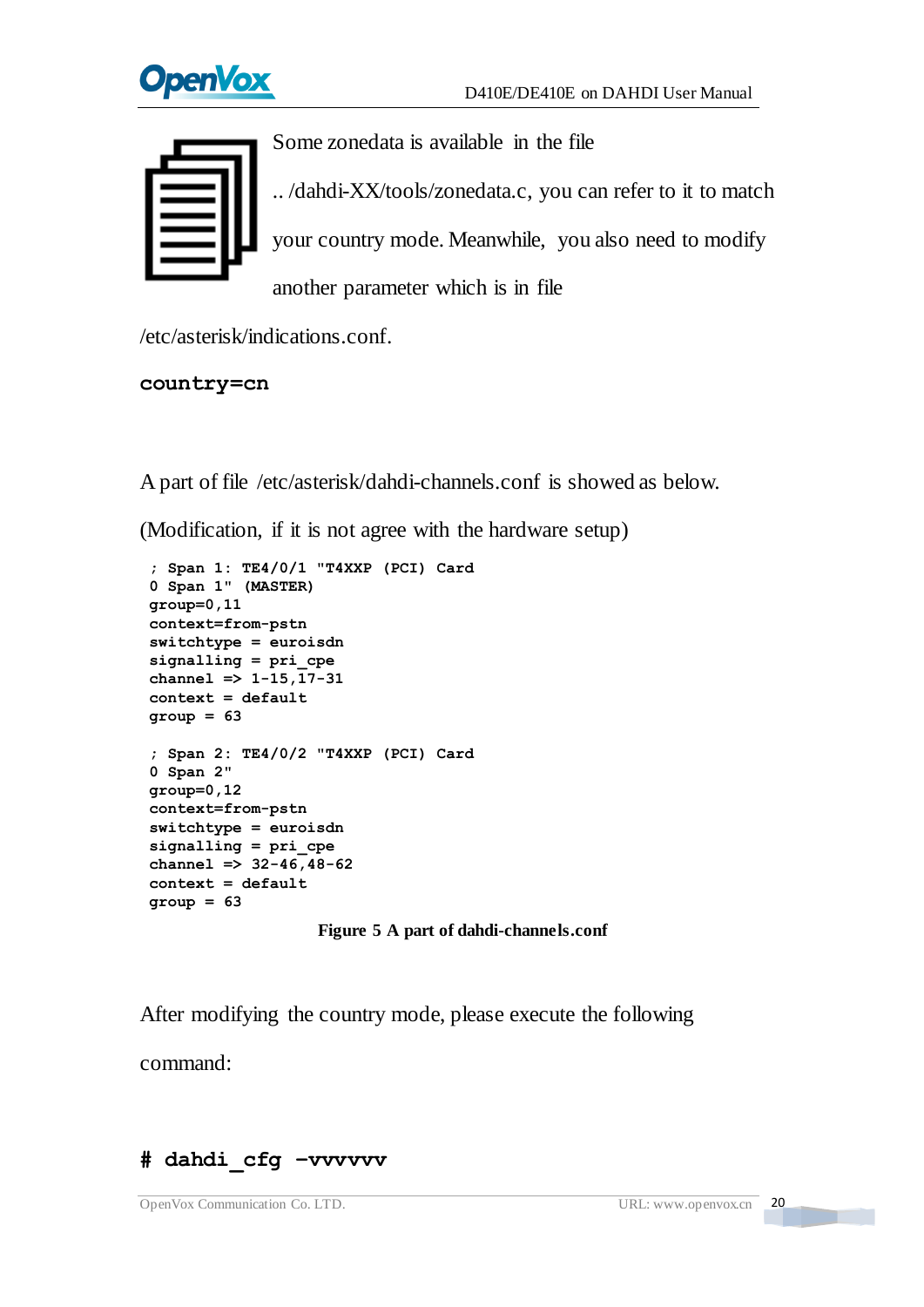

The command is used for reading and loading parameters in the

configuration file system.conf and writing to the hardware. A part of

outputs are showed in the following figure.

```
[root@localhost asterisk-1.8.5.0]# dahdi_cfg -v DAHDI Tools Version - 2.4.0 DAHDI Version: 2.4.0 Echo Canceller(s): MG2 Configuration ====================== SPAN 1: CCS/HDB3 Build-out: 0 db (CSU)/0-133 feet (DSX-1) SPAN 2: CCS/HDB3 Build-out: 0 db (CSU)/0-133 feet (DSX-1) SPAN 3: CCS/HDB3 Build-out: 0 db (CSU)/0-133 feet (DSX-1) SPAN 4: CCS/HDB3 Build-out: 0 db (CSU)/0-133 feet (DSX-1) 124 channels to configure. Setting echocan for channel 1 to mg2 Setting echocan for channel 2 to mg2 Setting echocan for channel 3 to mg2 Setting echocan for channel 4 to mg2 Setting echocan for channel 5 to mg2 Setting echocan for channel 6 to mg2 Setting echocan for channel 7 to mg2 Setting echocan for channel 8 to mg2 Setting echocan for channel 9 to mg2 Setting echocan for channel 10 to mg2 Setting echocan for channel 11 to mg2 Setting echocan for channel 12 to mg2 Setting echocan for channel 13 to mg2 Setting echocan for channel 14 to mg2 Setting echocan for channel 15 to mg2 ……
……
Setting echocan for channel 120 to mg2 Setting echocan for channel 121 to mg2 Setting echocan for channel 122 to mg2 Setting echocan for channel 123 to mg2 Setting echocan for channel 124 to mg2
```
**Figure 6 Channel map**

#### **3. Asterisk initiation**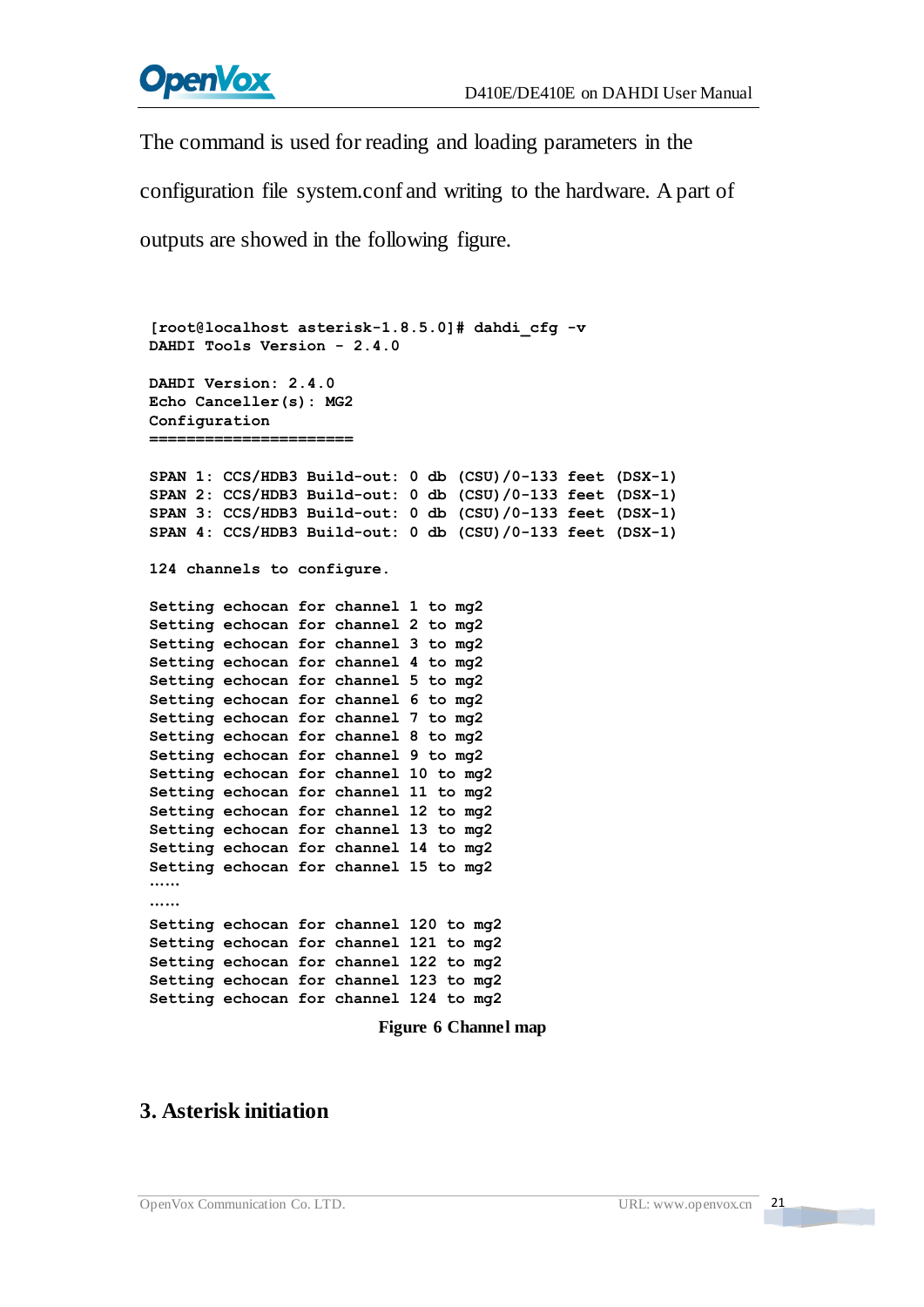

#### **# asterisk –vvvvvvvgc**

If Asterisk is already activate, run **"**asterisk –r**"** instead. In the CLI,

please run the following command:

**localhost\*CLI> dahdi show channels**

| 1              | from-pstn | default | In Service |
|----------------|-----------|---------|------------|
| $\overline{2}$ | from-pstn | default | In Service |
| 3              | from-pstn | default | In Service |
| 4              | from-pstn | default | In Service |
| 5              | from-pstn | default | In Service |
| 6              | from-pstn | default | In Service |
| 7              | from-pstn | default | In Service |
| 8              | from-pstn | default | In Service |
| 9              | from-pstn | default | In Service |
| 10             | from-pstn | default | In Service |
| 11             | from-pstn | default | In Service |
| 12             | from-pstn | default | In Service |
| 13             | from-pstn | default | In Service |
| 14             | from-pstn | default | In Service |
| 15             | from-pstn | default | In Service |
| 17             | from-pstn | default | In Service |
| 18             | from-pstn | default | In Service |
| 19             | from-pstn | default | In Service |
| 20             | from-pstn | default | In Service |
| 21             | from-pstn | default | In Service |
| 22             | from-pstn | default | In Service |
| 23             | from-pstn | default | In Service |
| 24             | from-pstn | default | In Service |
|                |           |         |            |
| 115            | from-pstn | default | In Service |
| 116            | from-pstn | default | In Service |
| 117            | from-pstn | default | In Service |
| 118            | from-pstn | default | In Service |
| 119            | from-pstn | default | In Service |
| 120            | from-pstn | default | In Service |
| 121            | from-pstn | default | In Service |
| 122            | from-pstn | default | In Service |
| 123            | from-pstn | default | In Service |
| 124            | from-pstn | default | In Service |

**Figure 7 channels show**

#### If DAHDI channels are found, it means they have been loaded into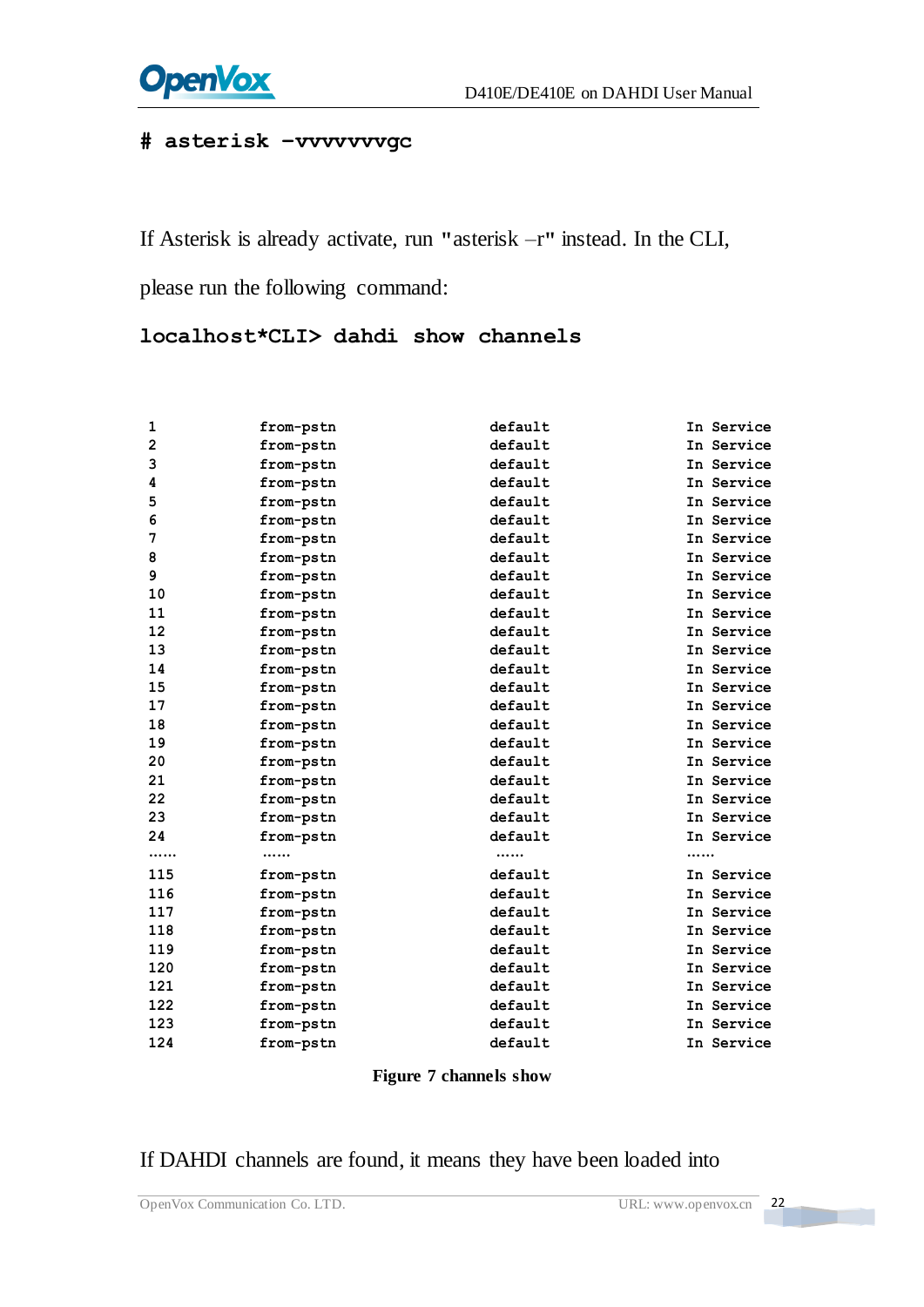

Asterisk. You are going to edit dialplan by your requirements.

#### **4. Dialplan edit**

Users must make sure that the context **"**from-pstn**"** and **"**from-internal**"**

are in extensions.conf, here a simple example is given:

#### **# vim /etc/asterisk/extensions.conf**

```
[from-pstn] exten => s,1,Answer() exten => s,n,Playback(cc_welcome) exten => s,n,Hangup()
[from-internal] exten => _X.,1,Dial(dahdi/g0/${EXTEN}) exten => _X.,n,Hangup
```
**Figure 8 dial plan**

#### **Additional function**

Users should run command **"**cat /proc/interrupts**"** to check

D410E/DE410E has independent interrupt. If it shares interrupt with

other device, it may cause some problems even cannot work normally. Or

you can see if the EC module is working as follows:

**[root@localhost asterisk-1.8.5.0]# dmesg | grep VPM VPM450: echo cancellation for 128 channels wct4xxp 0000:01:02.0: VPM450: hardware DTMF disabled. wct4xxp 0000:01:02.0: VPM450: Present and operational servicing 4 span(s) VPM450: echo cancellation for 128 channels wct4xxp 0000:01:02.0: VPM450: hardware DTMF disabled. wct4xxp 0000:01:02.0: VPM450: Present and operational servicing 4 span(s)**

**Figure 9 EC module show**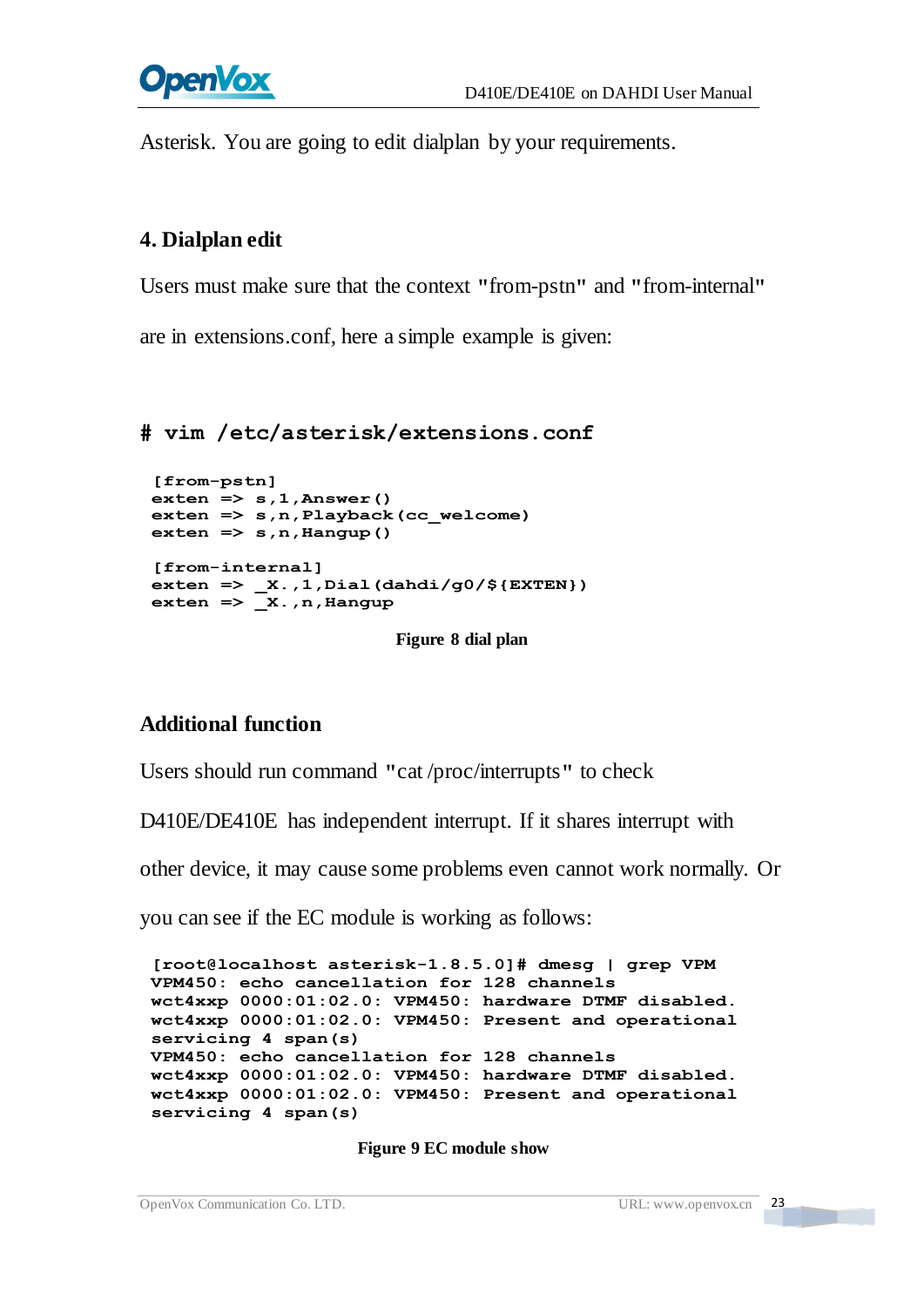

# <span id="page-24-0"></span>**Chapter 4 Reference**

[www.openvox.cn](http://www.openvox.cn/) [www.digium.com](http://www.digium.com/) [www.asterisk.org](http://www.asterisk.org/) [www.voip-info.org](http://www.voip-info.org/) [www.asteriskguru.com](http://www.asteriskguru.com/)

#### **Tips**

Any questions during installation, please consult in our forum or look up for answers from the following websites:

**[Forum](http://bbs.openvox.cn/)**

**[wiki](http://wiki.openvox.cn/index.php/%E9%A6%96%E9%A1%B5)**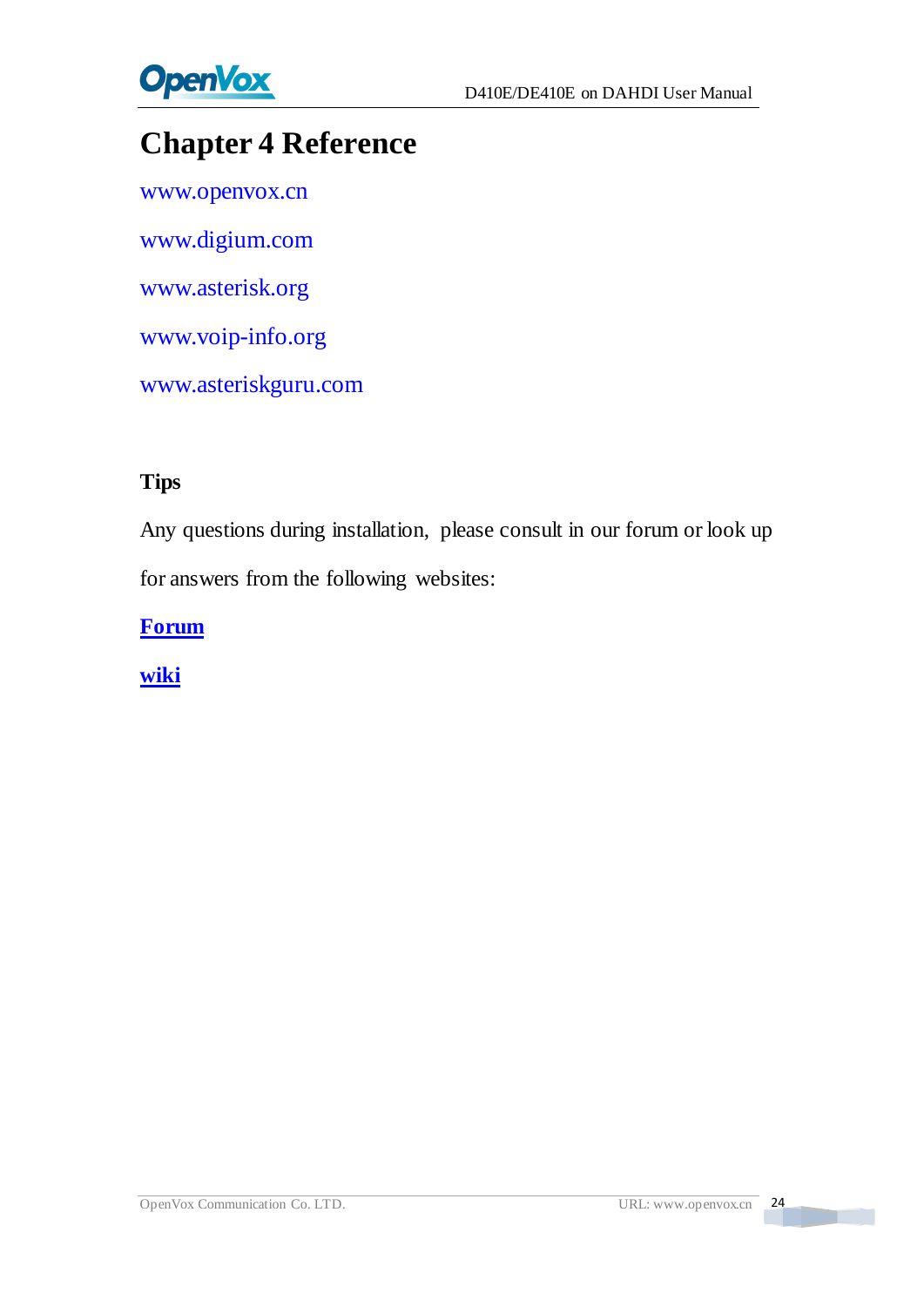# <span id="page-25-0"></span>**Appendix A Specifications**

### **• Weight and size**

| Weight: D410E |              | 95g                                         |
|---------------|--------------|---------------------------------------------|
|               | <b>EC100</b> | 10g                                         |
| Size:         | DE410P       | $13\times10.3\times2$ cm <sup>3</sup>       |
|               | <b>EC100</b> | $7.6 \times 4.2 \times 1.1$ cm <sup>3</sup> |

#### • **Interfaces**

RJ48 connector

PCI-E  $\times$ 1,  $\times$ 2,  $\times$ 4,  $\times$ 8, or  $\times$ 16 slot

Four T1/E1/J1 ports with PCI-E interface for high performance voice and

data applications

#### • **Environments**

| Storage temperature:                         | D410P        | $-65 \sim 125 \text{ C}$      |
|----------------------------------------------|--------------|-------------------------------|
|                                              | <b>EC100</b> | $-40 \sim 75$ °C              |
| Operation temperature: $0 \sim 50 \text{ C}$ |              |                               |
| Humidity:                                    |              | $10 \sim 90\%$ NON-CONDENSING |

#### • **Power consumption**

Voltage: 3.3V, 5V

Power: 2.6W Minimum, 3.9W Maximum at 3.3 V or 5 V